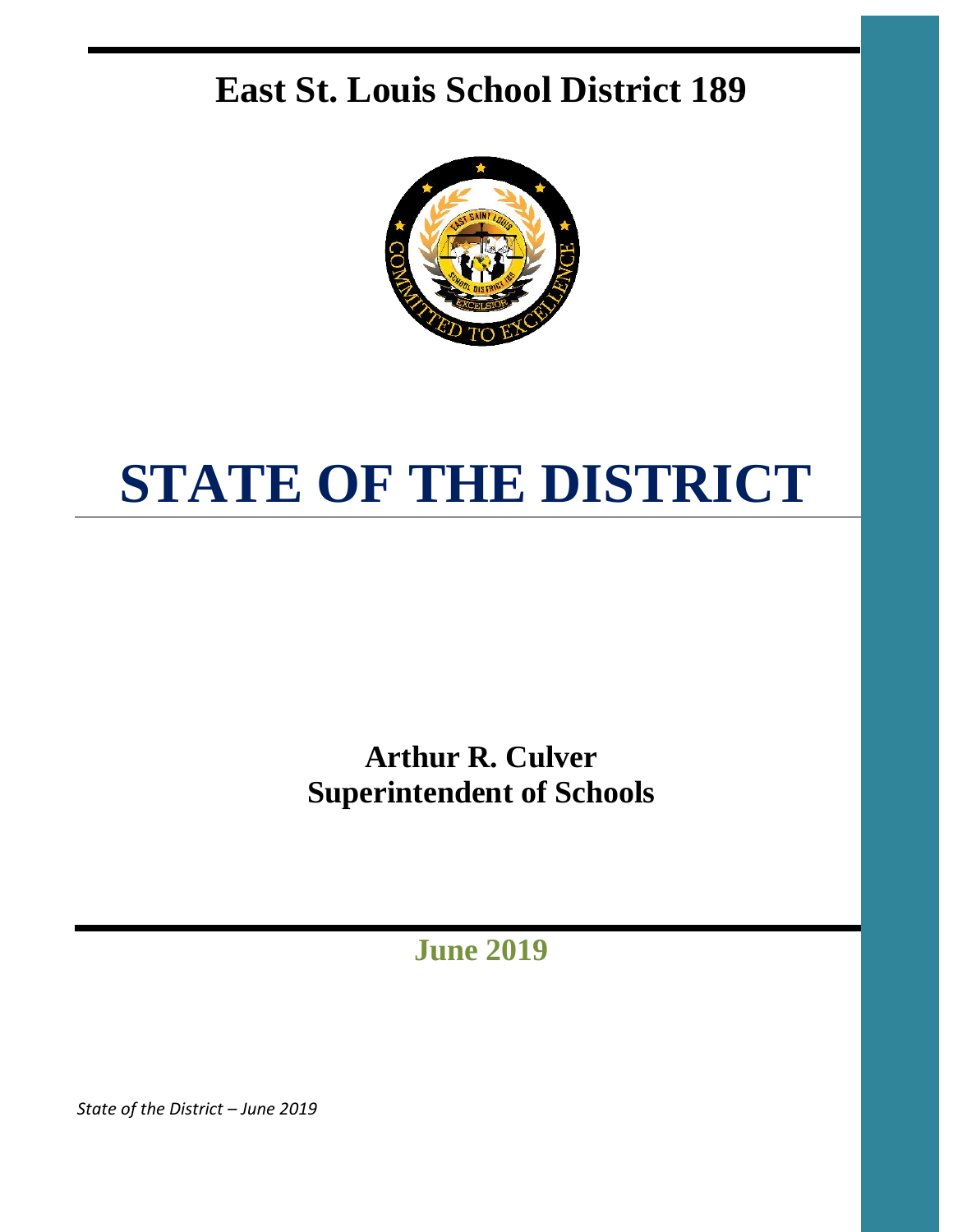**JENNIFER BRUMBACK**  *Chief Academic Officer* **TINA FRYE** *Chief Human Resources Officer* **KEISA GARRETT** *Chief of Schools*



**RC CLARK**  *President* **LONZO GREENWOOD**   *Vice President*  **IRMA GOLLIDAY**  *Secretary*  **VICTORIA CLAY**   *Treasurer* **KINNIS WILLIAMS, SR. LA KEISHA ADAMS BETTY JONES-CARR**

# **BOARD OF EDUCATION**

**School District 189 1005 State Street ~ East St. Louis, Illinois 62201 (618) 646-3000 (618) 583-7186 Fax [www.estl189.com](http://www.estl189.com/)**

> **Arthur R. Culver** *Superintendent of Schools*

June 28, 2019

It is with great pride in our students, staff, Board of Education, and community that we share the School Year 2018 (SY18) State of the District Report. When I remember the conditions in East St. Louis School District 189 in SY12, it is gratifying to see that we have come so far. Our schools are the heart of the community, and I keep this in mind as we make decisions.

Our most important goal is to improve academic outcomes for our students, and we have focused resources on this area. We have also been fortunate to receive additional state funds to support the social and emotional needs of our students, which are directly related to their academic achievement. A foundation has been built, and we are now ready to see our student achievement improve even more. Academic highlights of the past year include, but are not limited to the following:

- Earned AdvancED District Accreditation as required by the May 2013 Consent Decree.
- Achieved ISBE's Commendable status at four schools within the district.
- Increased the Freshmen on Track to graduate from 69% in 2016 to an anticipated 87% for SY 2018.
- Increased Advanced Placement (AP) enrollment from 30 seats in 2012 to 314 seats in 2019.
- Increased the four-year graduation rate by  $13.2\%$  (62.8% in 2012 to 76.0% in 2018).
- Increased scholarships earned by seniors from \$389,000 in 2014 to over \$12.9 million in 2019.
- Increased percentage of students enrolling into college within 12 months of graduation from 47% in 2014 to 49% in 2018.
- Increased college persistence rate (percentage of those who entered college in one year and returned the second year) from 49% in 2016 to 61% in 2017.
- Decreased the dropout rate from 8% in SY 2014 to 3% in SY 2018.
- Achieved 90% to 183% of expected growth in NWEA across all cohorts in reading and math from Fall 2014 to Spring 2019.
- Received \$6.5 million in intervention funds from the ISBE Board and House Appropriations Committee.
- Placed all 12 Teacher Residents in teaching positions for SY 2019-2020.

These successes, and many more, are included in the State of the District Report provided in this packet. Accomplishments are listed under each of the five goals that guide our work.

As you review this Report, please note the assessment data reflect student performance on the 2018 PARCC and 2019 NWEA. State test data from Spring 2019 will not be available until the fall. The district

2 **|** Page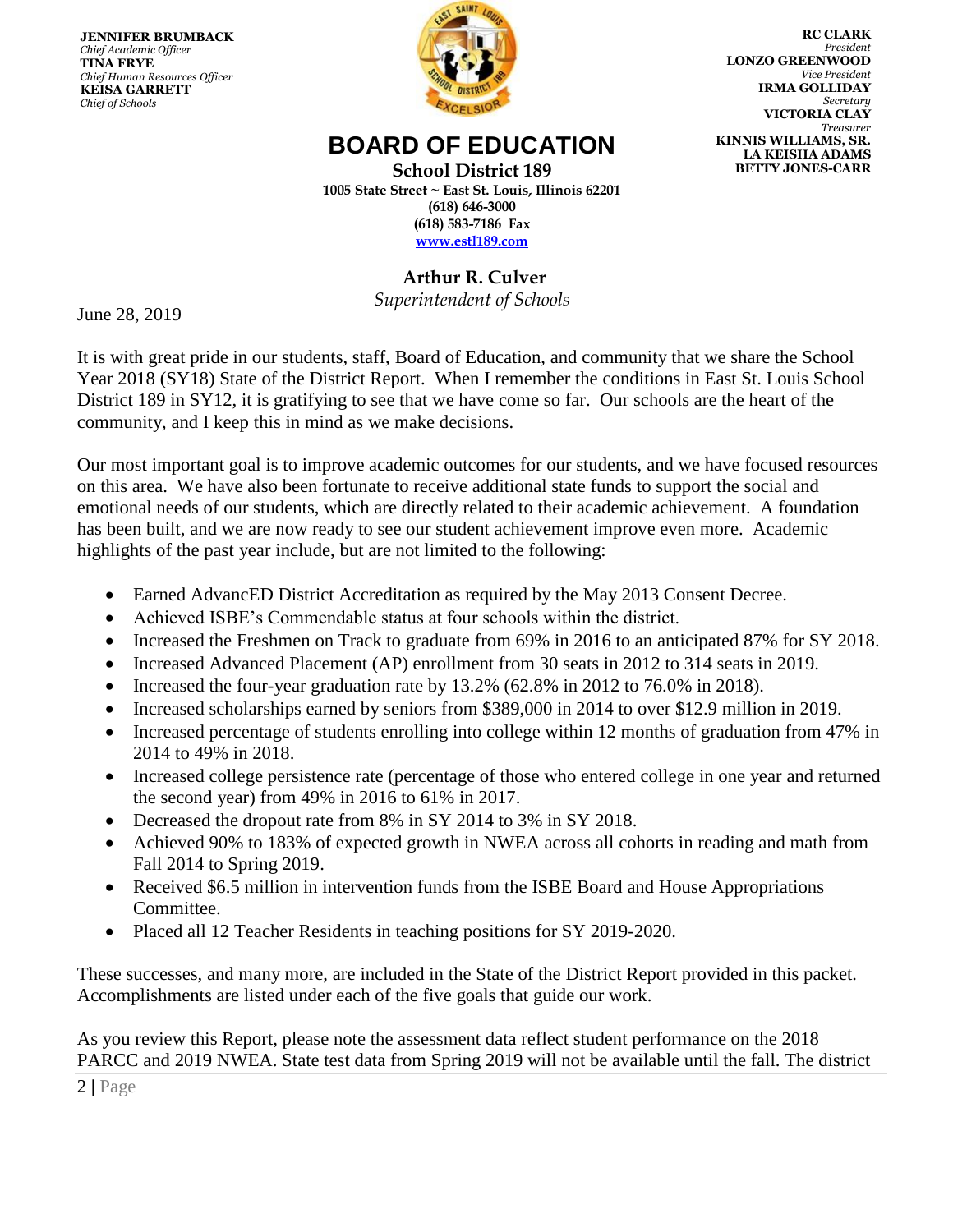is pleased to share the improvements in our graduation rate, college acceptance rate, and the amount of scholarships our students have earned. These outcomes are directly related to the increase in the number of students in Advanced Placement courses, the improvement in Northwest Evaluation Association (NWEA) scores, and the greater focus on administrator, teacher, and staff accountability. When I reflect on the conditions in SY12, I am amazed at our improvements. Details of these accomplishments are provided within this Report.

Thank you for taking the time to review the State of the District Report. Please join us in celebrating the hard work and accomplishments of the East St. Louis School District 189 students and staff.

Sincerely, Arthur R. Culver, Superintendent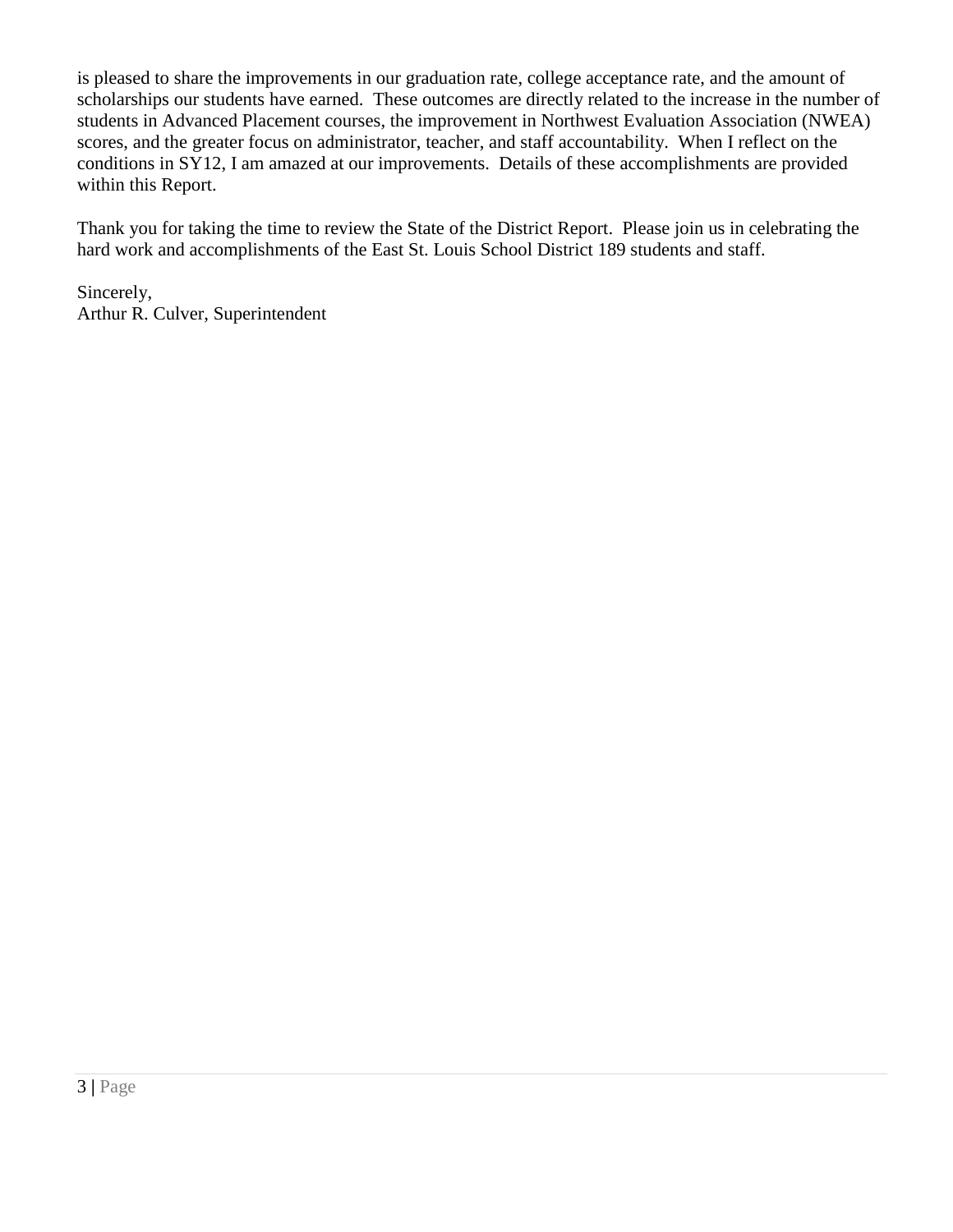# **EAST ST. LOUIS SCHOOL DISTRICT 189**

# **VISION**

Students in East St. Louis School District 189 are supported physically, socially, and emotionally in a safe and nurturing environment to achieve academic success that prepares them for college, the workforce, and citizenship in the  $21<sup>st</sup>$  century.

### **MISSION**

The mission of East St. Louis School District 189 is to cultivate the potential in every student to thrive as a global citizen by inspiring a love of learning and civic engagement, by challenging and supporting every student to achieve academic excellence, and by embracing the full richness of our community.

# **GOALS**

The work in East St. Louis School District 189 is guided by five goals:

- **I. Academic Excellence.** Establish and maintain continuous academic growth for all students using diverse, rigorous, and relevant curricula and assessments.
- **II. Financial Stewardship and Accountability.** Maintain stable funding and sound fiscal stewardship to provide appropriate instructional resources and support services, and to operate facilities at maximum efficiency.
- **III. Safe and Healthy Environment.** Foster a positive culture and climate that supports the health and social-emotional well-being of every student.
- **IV. Strategic Partnerships.** Engage families, community members and all stakeholders in a collaborative process to support academic excellence.
- **V. Committed, Highly Effective Staff.** Recruit, hire, retain, and develop highly effective personnel to achieve academic excellence and support student social-emotional health.

#### **Highlights of District Progress by District Goal**

**I. ACADEMIC EXCELLENCE -** *Establish and maintain continuous academic growth for all students using diverse, rigorous, and relevant curricula and assessments.* 

#### ● **Accreditation and State Designations**

- District 189 successfully earned its District-wide System Accreditation from AdvancED in May 2019 as required by the May 2013 Consent Decree.
- Four of nine schools received a Commendable State Designation for SY 2017-2018.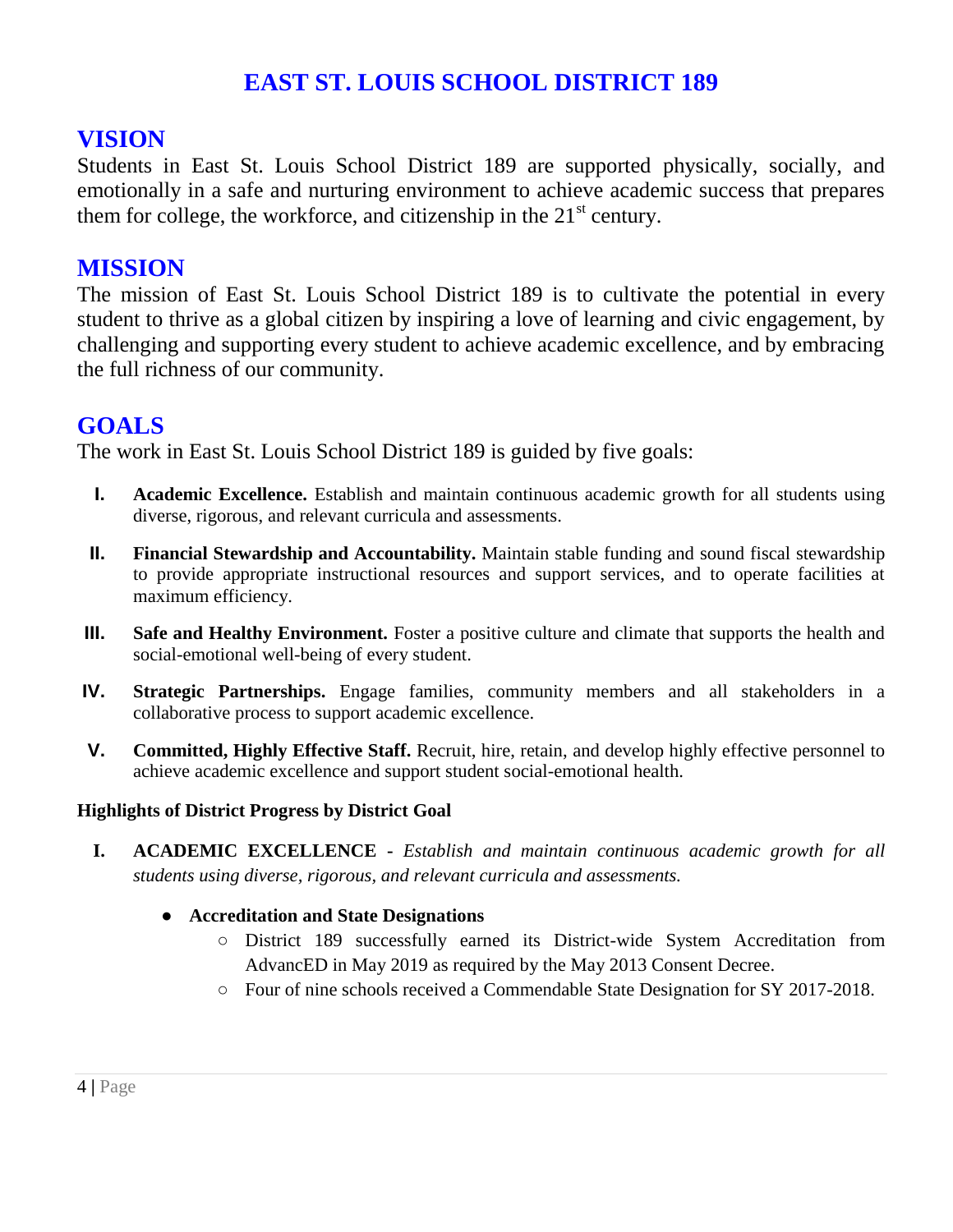#### **Student Performance Data 2018**

- Increased the Freshmen on Track to graduate from 69% in 2016 to an anticipated 87% in 2019.
- Increased the four-year graduation rate at East St. Louis High School by 13.2% (62.8% in 2012 to 76.0% in 2018).
- Decreased the dropout rate from 8% in 2014 to 3% in 2018.
- Decreased district-wide student mobility from 36% in 2014 to 17% in 2018.
- Graduated 271 students out of 285 seniors from East St. Louis Senior High School from traditional and non-traditional programming in May 2019.
- $\circ$  80% of 12<sup>th</sup> grade regular education students applied to at least five colleges, military or trade schools. This is an increase of approximately 30% compared to 2014. Among the Class of 2019, 100% of those who applied were accepted to a four-year or two-year college, military or trade school.
- Class of 2019 Seniors earned \$12.9 million in scholarships as compared to \$389,000 in 2014. As part of the graduation requirement implemented in 2015, all seniors are supported in applying for a minimum of three scholarships.
- Through College Access, 117 seniors applied for financial aid (FAFSA).
- $\circ$  Twenty-five students from the Class of 2021 have qualified and enrolled to participate with thirteen Class of 2020 seniors in the Southwestern Illinois College (SWIC) dual enrollment program "Running Start." These students will take college courses at the SWIC campus. For those successfully completing the two-year program, they will earn a high school diploma as well as an associate's degree.
- Seventeen students from the Classes of 2017, 2018, and 2019 have successfully graduated from Southwestern Illinois College with an Associate's degree. Five additional students from those classes finishing high school with 1 year of college credit.
- Two hundred forty-five Class of 2019 students earned 10,438 early college credit hours.
- Launched the new Innovative Learning Opportunities Program as a method to enhance options towards graduation. Eleven students, who were not previously on track to graduate from high school, earned their degree after demonstrating competency through a series of HiSET exams.
- Increased Advanced Placement (AP) enrollment from 30 seats in 2012 to 118 students occupying 314 seats in 2019.
- Maintained and enhanced a district-wide DOMO dashboard that hosts critical data including but not limited to student achievement, attendance, district finances, and teacher evaluations.
- Ten students traveled to Chicago to present at the Illinois Science Technology Institute (ISTI) STEM Challenge in Spring 2018. The students worked with Dynegy as a partner in the challenge. Students will again participate in 2020.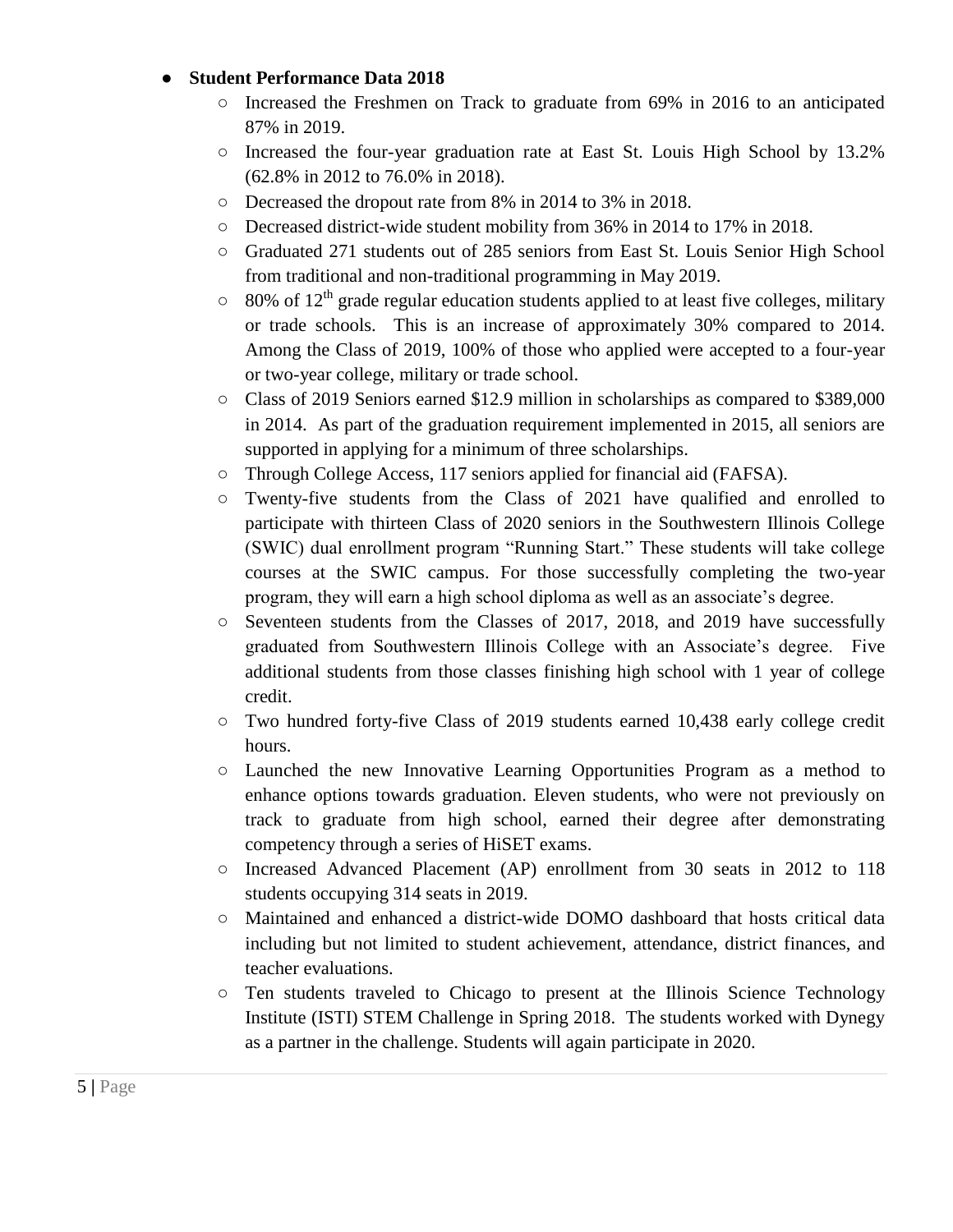- The district registered and hosted its first district-wide Scripps Spelling Bee for Spring 2019.
- More than 250 students and chaperones from Lincoln and Mason-Clark Middle Schools completed a social science trip to the state capitol in Springfield, IL.

#### ● **Partnership for Assessment of Readiness for College & Careers (PARCC)**

- o With the results from SY18, the District had a 2% increase in its percentage of students meeting and exceeding in PARCC reading and a 3% increase in its percentage in PARCC math.
- o In-depth analysis shows that all seven of our schools testing on the PARCC increased their overall state ranking by 37 to 174 slots in comparison to state schools.
- o Each grade level performed better on both reading and math than the previous year's grade level groups.
- o Avant, Bush and Wright Elementary schools had 10% or more of their students meeting PARCC expectations.
- o Three of seven schools had 11% or more of its students meeting expectations on the PARCC Math test.
- o Six of seven schools had 10% or more of its students meeting expectations of the PARCC Reading test.

#### ● **Northwest Evaluation Association (NWEA)**

- o Following cohorts of students from Fall 2014 to Spring 2019, the District monitored the growth of student performance on Math and Reading NWEA MAP assessments and noted the following:
	- o Achieved 90% to 150% of nationally normed growth expectations in math from Fall 2014 to Spring 2019.
	- o Achieved 96% to 183% of nationally normed growth expectations in reading from Fall 2014 to Spring 2019.
	- $\circ$  The cohort of students who were in 6<sup>th</sup> grade in Fall 2014 and then 10<sup>th</sup> grade by Spring 2019 achieved 168% of the expected growth in reading and 150% of expected growth in math.
	- o All seven cohort groups achieved 90% to 142% of expected growth in math.
	- o Five of seven cohort groups exceeded NWEA projections in reading by growing 107% to 183% of the expected Rasch Unit (RIT).
- o East St. Louis School District 189 students in grades K-10 have demonstrated a 9% increase in the number of students meeting national norms on Measure of Academic Progress (MAP) math and a 6% increase in reading assessments from Fall 2018 to Spring 2019. The following highlights should be noted.
	- o 24% of students K-10 reached national norms in math and 28% reached national norms in reading.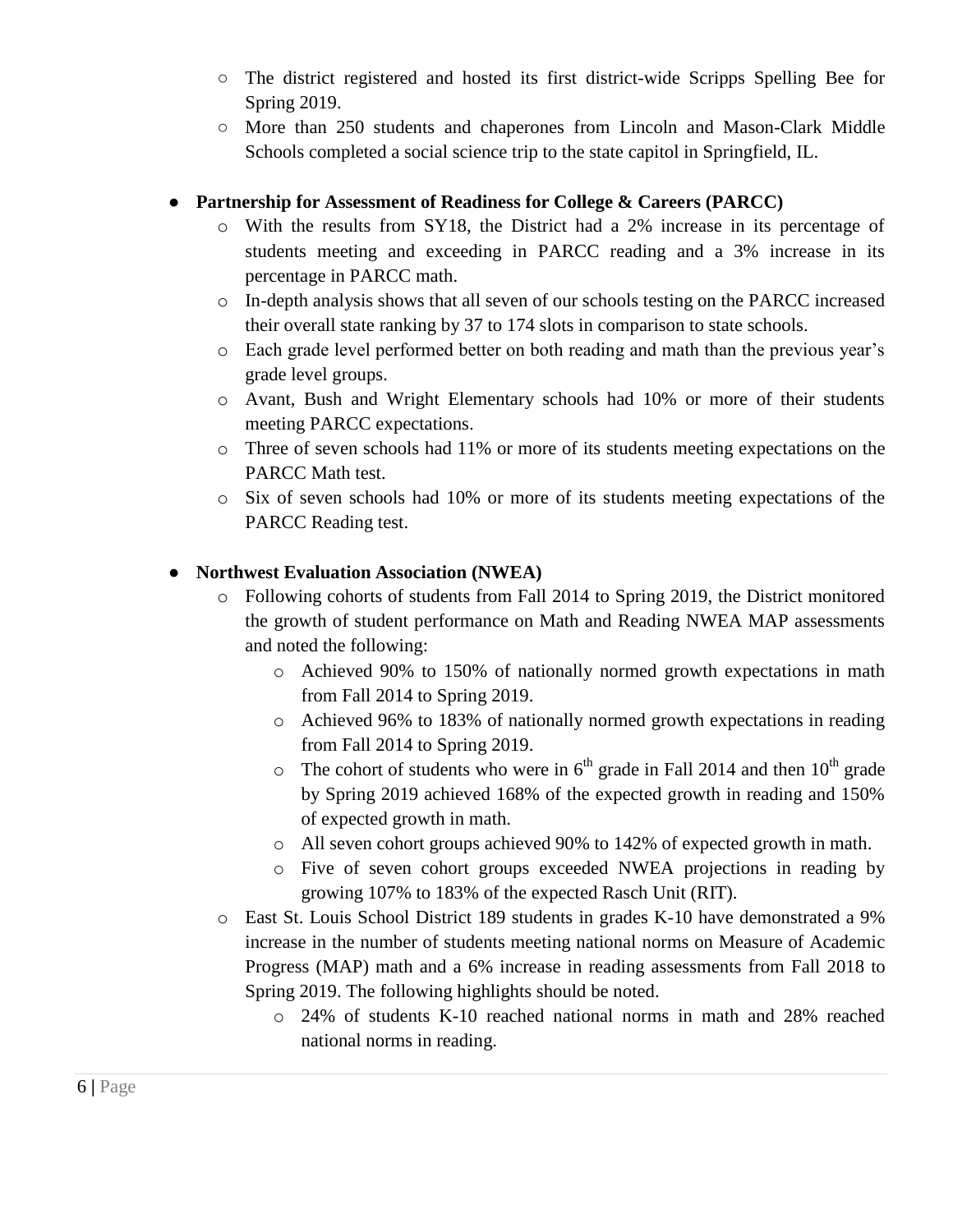- o Across all elementary schools, 32% of all students met national norms in math and 32% met national norms in reading. This marks a 15% gain in math and 11% gain in reading from Fall 2018 to Spring 2019.
	- $\circ$  Specifically, 3<sup>rd</sup> grade improved by 17% in math and 11% in reading throughout the year and ended the year with 31% meeting national norms in math and 32% meeting in reading.
	- At the Kindergarten level in Spring 2019, 45% of students met national norms in math and in reading. This is a 33% increase in math and a 27% increase in reading over the Fall performance.
- o Across all high school grade levels, 21% of all students met national norms in math and 27% met national norms in reading. This marks a 8% gain in math and 5% gain in reading from Fall 2018 to Spring 2019.
	- $\circ$  10<sup>th</sup> grade improved by 9% in math and 8% in reading throughout the year and ended the year with 29% meeting national norms in math and 32% meeting in reading.
- o 55% of East St. Louis School District 189 students in grades K-10 achieved their target growth in math and 50% met their target growth in reading. The following highlights should be noted.
	- $\circ$  60% of all elementary students met growth targets in math and 52% met growth in reading.
		- 72% of Kindergarteners met growth in math and 69% met growth in reading.
		- $\circ$  58% of 4<sup>th</sup> graders met growth in math and 54% met growth in reading.
	- $\circ$  45% of all middle school students met growth in math and 48% met growth in reading.
		- $\circ$  56% of 8<sup>th</sup> graders met growth in math and 47% met growth in reading.
	- 64% of all high school students met growth in math and 49% met growth in reading.
		- $\circ$  64% of 9<sup>th</sup> graders met growth in math and 50% met growth in reading.
- o By comparing each grade level from 2017-2018 percentages to 2018-2019, students are academically stronger than their predecessors in six out of the 11 grade levels in math and six out of the 11 grade levels in reading by evidence of the percentage of students meeting national norms.
- o For the first time in District 189 history with NWEA MAP assessments, Kindergarteners' ranking of math scores increased seven-fold ending at the 48th percentile and their ranking of reading scores more than tripled from Fall to Spring in SY18, ending at the 65th percentile.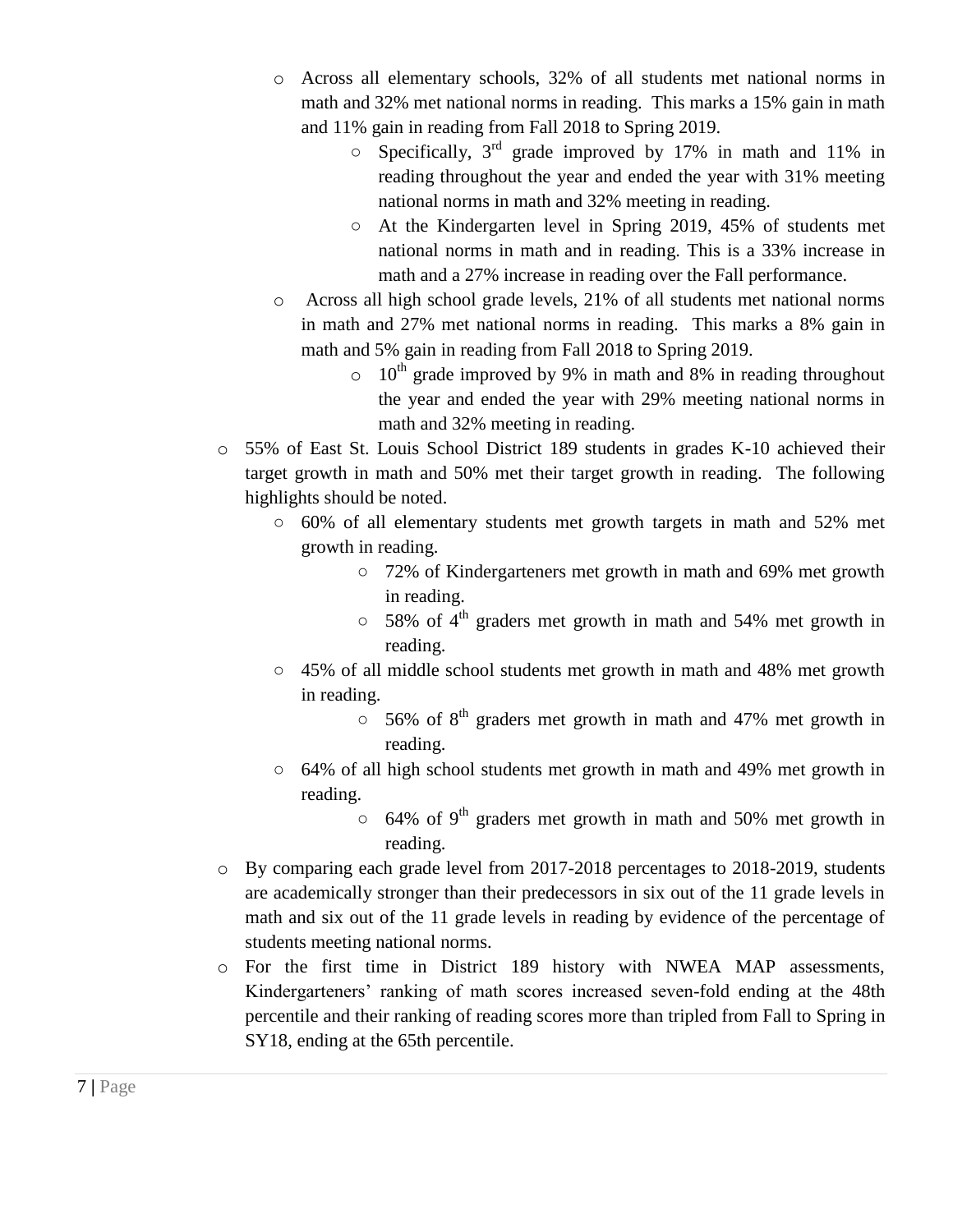#### ● **College Readiness SAT**

o The Class of 2018 scored an average of 824 on the SAT which is equivalent to a 15 on the ACT. This is an increase of 25 SAT points over the Class of 2017.

#### ● **College Readiness ACT**

o Increased the ACT average score one full point from 15.1 in 2016 to 16.1 in 2017.

#### ● **Special Education**

- The District received the designation of *Meets Requirements* in implementing the following State Performance Plan Indicators:
	- Significant discrepancy, by race/ethnicity in the rates of suspensions and expulsions greater than ten days in a school year for children with Individualized Education Plans (IEPs); and policies, procedures and practices that contribute to the significant discrepancy.
	- Disproportionate representation of racial and ethnic groups in special education and related services that is a result of inappropriate identification.
	- Disproportionate representation of racial and ethnic groups in specific disability categories that is a result of inappropriate identification.
	- The percent of children with parental consent to evaluate, who were evaluated within the 60-school day timeline as defined by the Illinois School Code (105 ILCS 5/14-8.02).
	- Percent of children referred by Part C prior to age three, who were found eligible for Part B, and who have an IEP developed and implemented by their third birthday.
	- Number of youth aged 16 and above with an IEP that includes coordinated, measurable, annual IEP goals and transition services that will enable the student to meet the postsecondary goals.
	- The district's response and action plan to address discrepancies was submitted to the State.
- For the 2018-2019 school year, 36.18% of Special Education students are receiving instruction in the General Education environment 80% or more of the day. This is a 2% increase from the 2017-2018 school year.
- The department developed and successfully executed a student transition plan in response to the closing of a local service center.

#### ● **Parent and Student Support Services**

○ Created a Family and Community Engagement Center to centralize new student enrollment, better serve our homeless students and families, and provide parent programming through our Parent University. Parent University and our Community Garden is running and offers classes and workshops for parents. The Annual Parent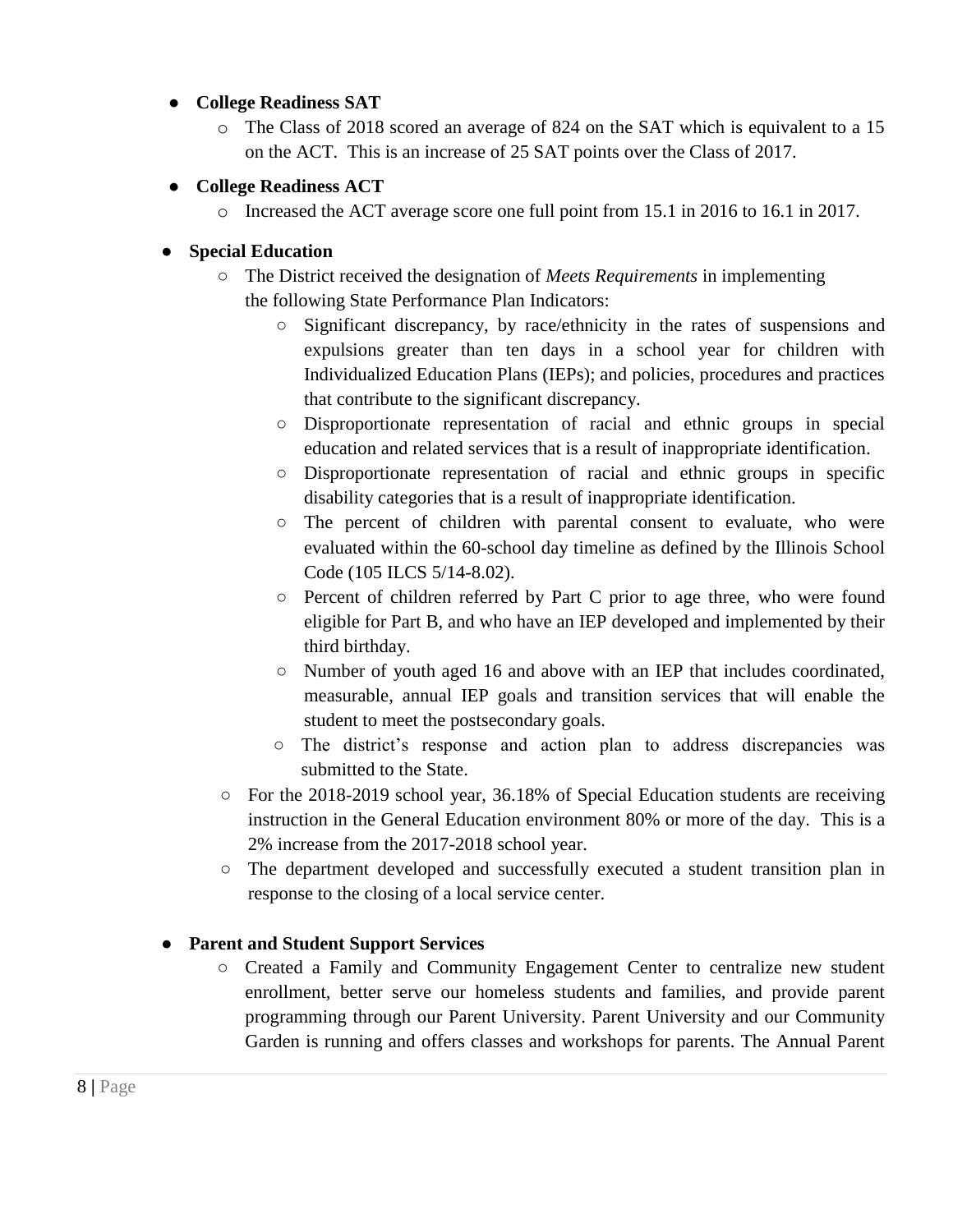Summit hosted a speaker who presented the "The Effects of Trauma on Children" to staff.

- Partnered with several outside agencies to provide school-based services including: Hoyleton Youth and Family Services who provides individual and family counseling and group services; Chestnut Services who provides substance abuse counseling, Comprehensive Behavioral Health who provides SASS/emergency crisis services; Call for Help who provides crisis services, and more. We currently partner with 13 outside agencies to provide school-based services including dental, vision, individual and family counseling, crisis services, asthma, substance abuse, and yoga.
- Edited the Student Code of Conduct to incorporate more positive behavioral language as well as a chart of instructive, corrective, and restorative interventions to be used to support Senate Bill 100.
- District staff participate in the ongoing Trauma Collaborative Community Initiative hosted by East Side Aligned.
- The District crisis team was activated for 5 student deaths and other emergencies.
- Trained over 75 new staff in CPR/First Aid/AED.
- Recovered lost student records.
- Participated in Great Shakeout October 2018.
- Hired FTE nurse on every campus and general education social worker on every campus.
- Established "comfort corners" in several elementary buildings and at the alternative school to promote social-emotional self regulation.

#### **Programs and Grants**

#### ● **Career and Technical Education (CTE)**

- o 85% students enrolled in Dual Credit Classes received Dual Credit.
- o 147 students earned 10,438 early college credits and Postsecondary Career hours.
- o 5 Students have earned AWS Certification and are now considered certified welders. They completed a successful 3G (vertical groove) weld using a 7018 SMAW (stick) electrode and are now endeavoring to earn their 4G (overhead groove) weld certificate.
- o Fourteen students earned ServSafe Food Handlers Certifications.
- o Four students earned their Certified Nursing Assistants (CNAs) Certificate.
- o Five culinary students were extended conditional offers to become trainees at one of five resorts owned by Westroc Hospitality in Phoenix, AZ. During a 12-month period, the graduates will train in various areas of the food and beverage programs. They will train under world renowned chefs including Beau McMillan. They have been provided flights to Scottsdale, AZ, housing, and the students are receiving pay during training. They have also received opportunities to experience everything that is offered in the Scottsdale/Phoenix/Mesa area. Upon successful completion of training, the students will be offered permanent positions at the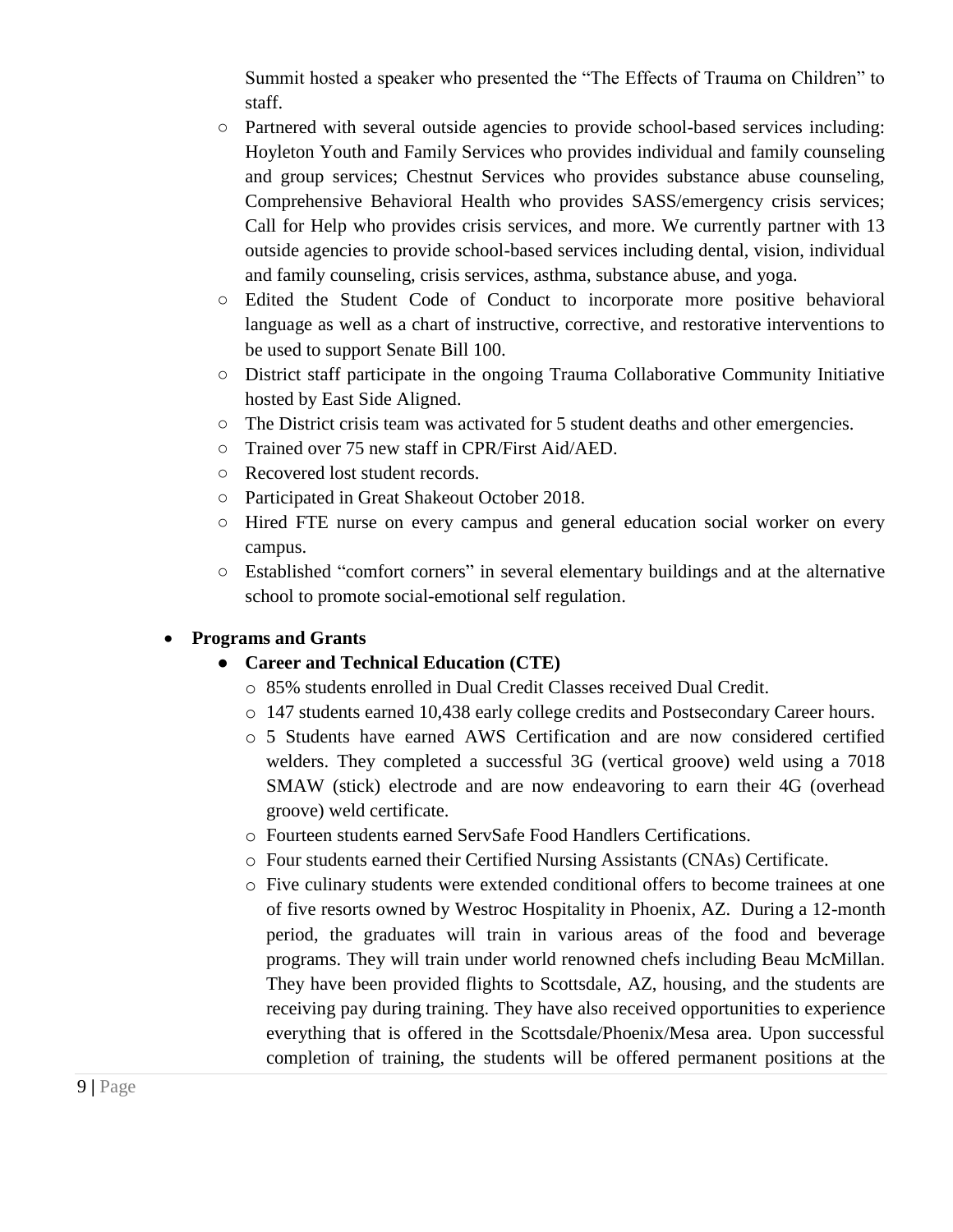resorts. Four students will be going to Westroc Hospitality in Phoenix, AZ. in the fall.

- o Three students were invited to participate in the BEST Pharmacy Summer Institute.
- o Six students were invited to attend the SIUE Summer Diversity Camp.
- o Increased industry certifications available to students from one CTE course (CNA Nursing) to seven CTE courses, adding one AWS Welding, three Culinary, one Cosmetology, and one NCCER Construction courses.
- o Partnered with local community college to provide seven dual-credit courses in FY19. FY20 one dual-credit course (MCOM 201/Intro to Mass Communication) will be added. The system has worked with Southwestern Illinois College (SWIC) to ensure that CTE courses align with community college coursework, increasing the opportunity for students to earn dual credit relevant to their career area in high school and easing the transition between secondary and post-secondary training. 80% of students enrolled in dual credit courses received dual credit from SWIC.
- o Supported CTE students from Welding and Certified Nursing Assistant (CNA) Programs in earning Professional Industry Certifications.
- o Advanced curriculum in subjects of Welding, Culinary, Construction and CNA programs.
- o Systems Director, advisory members, and teachers developed activities that connected coursework and technical training to career pathways such as digital media arts, engineering, construction and health sciences. Paperwork for Skills USA and the National Center for Construction Education & Research (NCCER) were submitted for student participation in FY18. Advisory members from Ameren, Barnes Hospital, and the local TV station visited classrooms to conduct/facilitate soft skill training and industry activities. Culinary students participated in Iron Chef Competitions. The activities engaged students by making education relevant and rigorous through bringing together strong academics, career-based classroom learning, real-world workplace experience and personalized student support.
- o Supported all Career and Technical Education students in developing career plans. In this process, CTE students identified post-secondary goals, explored college and career options through field trips/off site workshops. Career plans improved student motivation and engagement, understanding of post-secondary options and course selection, thereby increasing College/Technical School enrollment.

#### ● **GEAR UP**

District 189 received a federal GEAR UP (Gaining Early Awareness and Readiness for Undergraduate Programs) grant for an annual award of \$747,135 for seven years beginning in October 2014. GEAR UP programs are designed to encourage the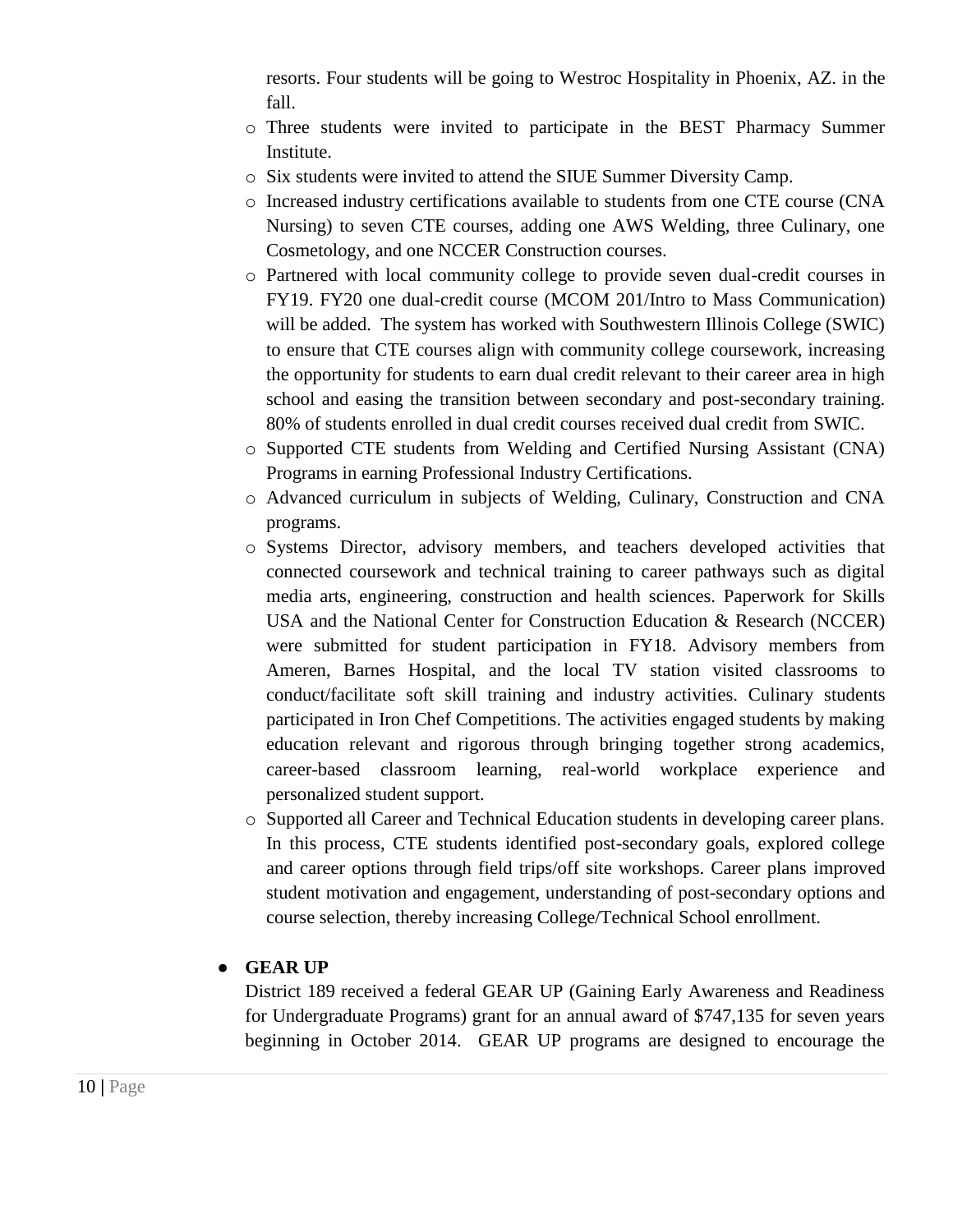Classes of 2019 and 2020 to have high expectations, stay in school, study, and take a college preparatory curriculum*.* Evidence that GEAR UP is achieving the grant goals continues to be seen in NWEA scores with 85% or more of students in the classes of 2019 and 2020 demonstrating growth. Successful initiatives include:

- o Implemented Advancement Via Individual Determination (AVID) classes for 176 high school students.
- o Conduct monthly Saturday Learning Academy Mixer (SLAMS) and Parent Pow Wows to address issues that impact college attendance such as anger management, behavior problems, unsatisfactory academic progress, understanding the college acceptance and financial aid processes, and knowledge regarding career opportunities.
- o Scheduled college tours for students and parents to learn about available options.
- o Facilitated college entry and retention for parents and family members of District 189 students.
- o Implemented 3 years of GEAR UP Summer Academy programming, a full-day seven-week enrichment program to help students develop the skills needed for academic success and to create the opportunity for them to visualize themselves as college students. Curriculum includes both theoretical academic principles, as well as practical academic strategies. Participants receive two high school credits upon completion of the program.
- o Admitted 13 GEAR UP students to the SWIC Running Start program (students simultaneously earn a high school diploma and an associate's degree.
- o Provided before- and after-school tutoring to assist students with homework and help them be more productive in their classes.
- o Provided Saturday boot camps to help students prepare for the ACCUPLACER (college career readiness), PSAT, and SAT exams.
- o Provided career coaching and mentoring to facilitate career exploration.
- o Visited 20 colleges including Grambling State University, Jackson State University, Marquette University and the University of Alabama.
- o Supported 36 students in completing the summer academy and earning two high school credits for their participation.
- o Ensured 65 students and parents participated in the 3rd annual GEAR UP Summer College Tour and Family Retreat to visit colleges in Florida and Georgia.
- **Illinois State Board of Education Early Childhood - Preschool for All Expansion Grant**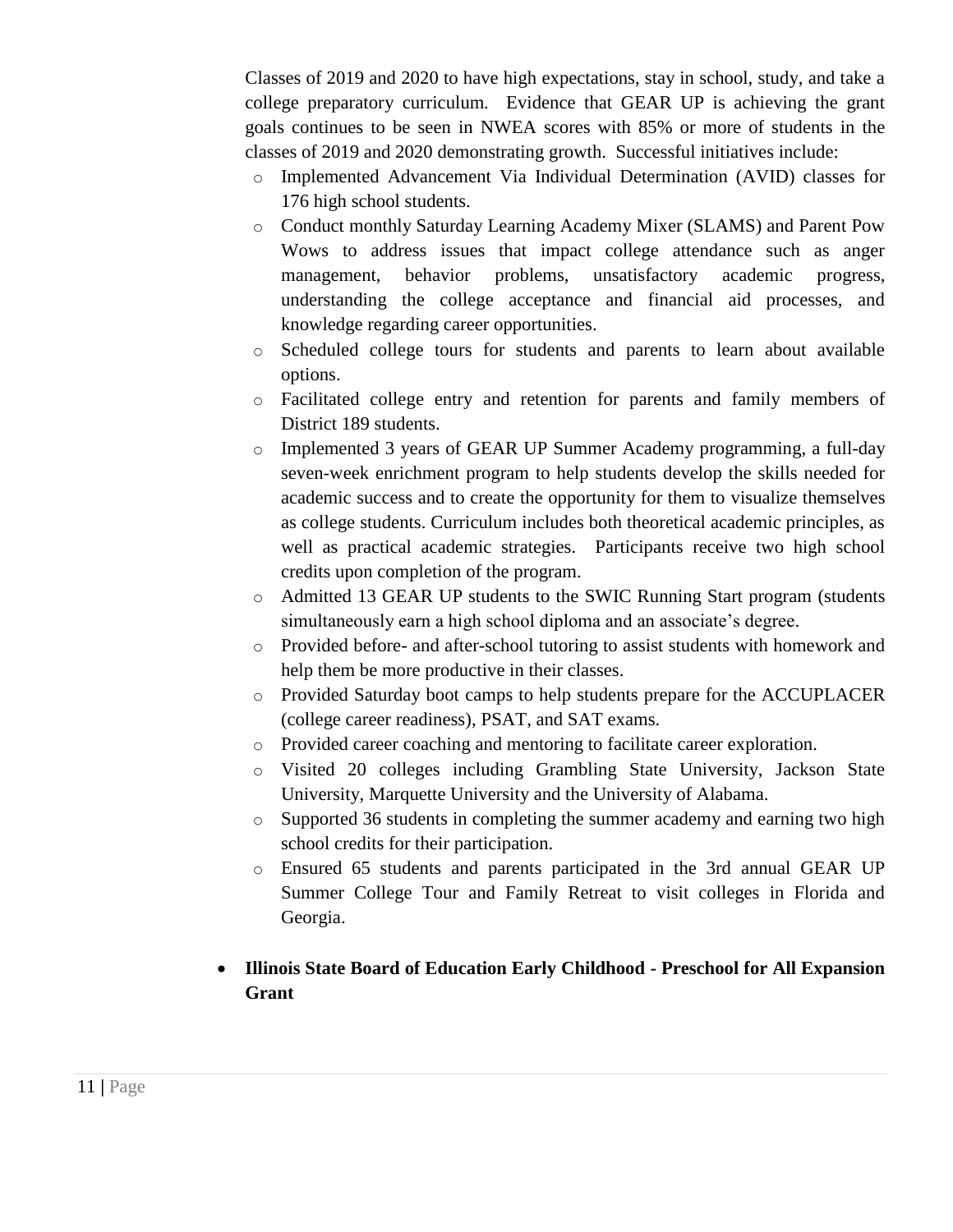- o For School Year 2018-2019, District 189 was awarded a \$5.9 million Preschool for All Expansion state grant to provide high quality preschool services to 520 at-risk children across two community locations.
	- Added 10 teachers and 10 teacher aides to meet the number of new students that were enrolled.
	- Hired three instructional coaches to support classroom teachers and improve classroom instruction, monitor best practices and provide professional development.
	- Added a Family Community Engagement Coordinator and Mental Health Consultant to support and work with the students and parents. Added resources and activities that connect and engage families in support of student learning.
	- Supported a part-time nurse to provide an additional link between school, home and the community and to improve the health and well-being of the students.
	- Provided bus transportation for all preschool students to and from school.
	- Ensured supervision and safety of students during transportation to and from school by engaging 30 bus monitors.
	- Installed four playground systems to reinforce healthy physical activity to promote holistic child development.
	- Added curriculum materials that help support individualized instruction and assist teachers with focusing on a specific area of development for students.
	- Added iPads for student use during small group activities.
	- Installed Promethean Boards that combine multi-touch functionality, dryerase and software to foster a truly interactive learning experience.
	- Provided professional development for teachers and staff once a month with a child development consultant. Ensured novice teachers could attend statewide conferences for Early Childhood Educators.
	- Scheduled various monthly field trips to increase student exposure and parent engagement.
	- Purchased supplies, materials, books and age-appropriate toys to replace outdated and inadequate items that were currently being used.

#### ● **Technology**

- Implementing a board approved Five Year Technology Plan.
	- Purchased 500 desktop units for teachers
	- Replacing chromebooks scheduled to be out of service
	- Replacing out of date Promethean Boards with Interactive TVs
- Integrated two technology integration specialists within the department who serve on the district's curriculum committee.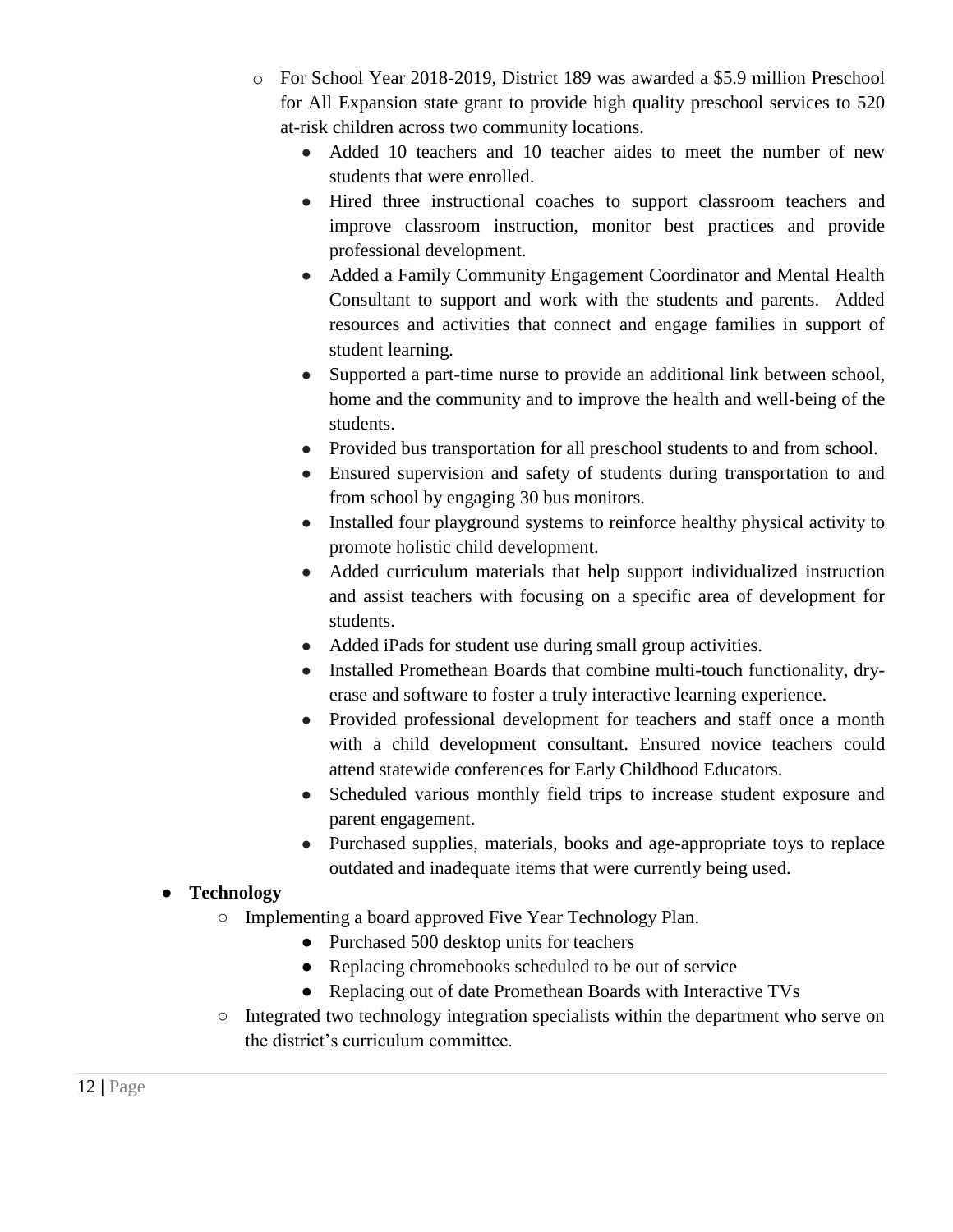- Upgraded the district-wide network and wireless infrastructures and secured hardware to complete the 1:1 project.
- Continued 1:1 Chromebook deployment district-wide for SY19 (includes all remaining K-12 campuses).
- Implemented GoGuardian software and provided teacher trainings for Chromebook/Classroom management Summer 2017 through SY19.
- Provided Technology Integration trainings on multiple topics, including Google Docs, GoGuardian, Document cameras, various Promethean devices and many others for use in Pre-K through grade 12 classrooms.
- Implemented new procedures for TimeClock Plus.
- Improved data backup replication storage.
- Added new servers and storage for finance software project.

#### ● **Curriculum**

- As part of the Postsecondary and Workforce Readiness (PWR) Act, thirty seniors from the Class of 2019 completed a math transitions course (Intermediate Algebra) designed to ensure they will not have to take a remedial math course in college.
- Elevated 2 high school art classes to provide dual credits to students in partnership with Southwestern Illinois College, benefiting 19 students in the first year.
- Implemented a Competency-Based Education structure at the alternative center to allow for multiple pathways to graduation. In concert with ISBE's first cohort pilot group, the team at Wyvetter Young Alternative Center for Education developed competencies and accompanying curricula meeting the criteria of the program. Collaboration with Robert Marzano and Proviso East High School is on-going in the development of best practices in this endeavor.
- Core Content Area Specialists and their teams revised curriculum guides to include required elements as identified by the results of Curriculum Management Audit and subsequent training. Added for SY 2019-2020 are embedded enrichment activities for academically advanced learners in core curricula.
- $\circ$  Implemented a K-12 vertical alignment of health and PE curriculum.
- Implemented procedures to evaluate programs, curricula, and consultants.
- Expanded procedures to approve curricular programs and resources to include input from multiple departments.. Opportunities to present possible curriculum resources occur monthly and are vetted by the District's Curriculum Advisory Committee.
- Distributed the new District Multi-Tiered System of Support (MTSS) Manual to all teachers via Google Drive.
- Continued to add the Ripple Effects social-emotional curriculum at East St. Louis Senior High School, Dunbar Elementary School, Lincoln Middle School and Mason-Clark Middle School.
- Added two Technology Integration Specialists to the technology department to infuse 1:1 technology resources into classroom curriculum.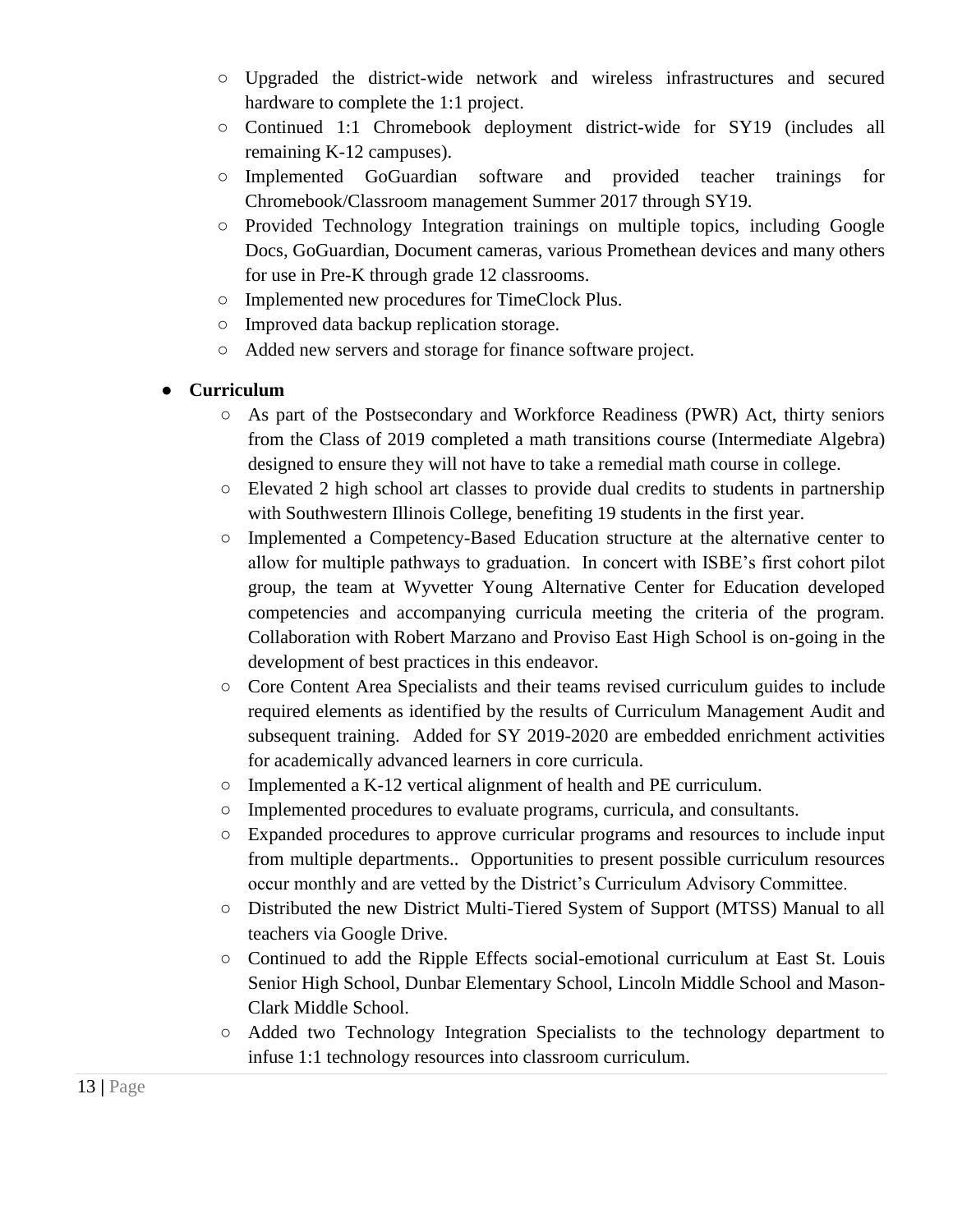- Advanced student Tech Clubs K-12 for coding and robotics.
- Advanced STEM competitions and activities for students, including participation in the Illinois Science and Technology Institute STEM Challenge (high school), Hacktoberfest at Scott Air Force Base (secondary Level), Air Force Association's Cyber Camp (high school), Curiosity Cube (middle school) and Doodle for Google (elementary level).
- Instructional Coaches complete a book study on effective coaching in SY18 with an emphasis on effective feedback strategies.
- The relationship between District 189 and Blueprint Math Fellows was added to all but one K-12 school during SY 2018-2019. Monitoring of implementation along with end-of-year data comparisons showed stronger NWEA growth and attainment in most schools.

#### **II. FINANCIAL STEWARDSHIP AND ACCOUNTABILITY -** *Maintain stable funding and sound fiscal stewardship to provide appropriate instructional resources and support services, and to operate facilities at maximum efficiency.*

- Successfully negotiated three year contracts with both unions that included step and percentage increases. Comparable percent increases were applied to personnel not covered under either union.
- Projecting \$45-\$50 million in reserves in the Education Fund balance by the end of the newly negotiated contract period.
- Added \$3.3 million to the district's reserves for SY 2018-2019.
- Presentation to ISBE Board and the House Appropriations Committee led to \$6.5 million in intervention funds from the state and used to extend Social-Emotional programs, sustain personnel, enhance the Teacher and School Leader Grant, and provide targeted interventions for at-risk students.
- Increased Fund Balance to Revenue ratio for five (5) consecutive fiscal years 2013 through 2018 to receive the highest score per ISBE School District Financial Profile Score.
- Reduced total number of staff by more than 386 positions, a 33.1% decline from June 30, 2011 through June 30, 2016.
- Consolidated nine schools from fiscal year end 2010 saving the District over \$570,000 annually in utility costs.
- Creditable retirement earnings reported to the Teacher Retirement System (TRS) declined \$6.0 million from 2012 to 2016 (reduction in personnel expenses).
- Reduced workers' compensation claims by \$1.0 million through systemic monitoring and implementation of safety procedures.
- Re-bid District Property & Casualty and Student Accident Insurance coverage saving the district \$880,000 over four years.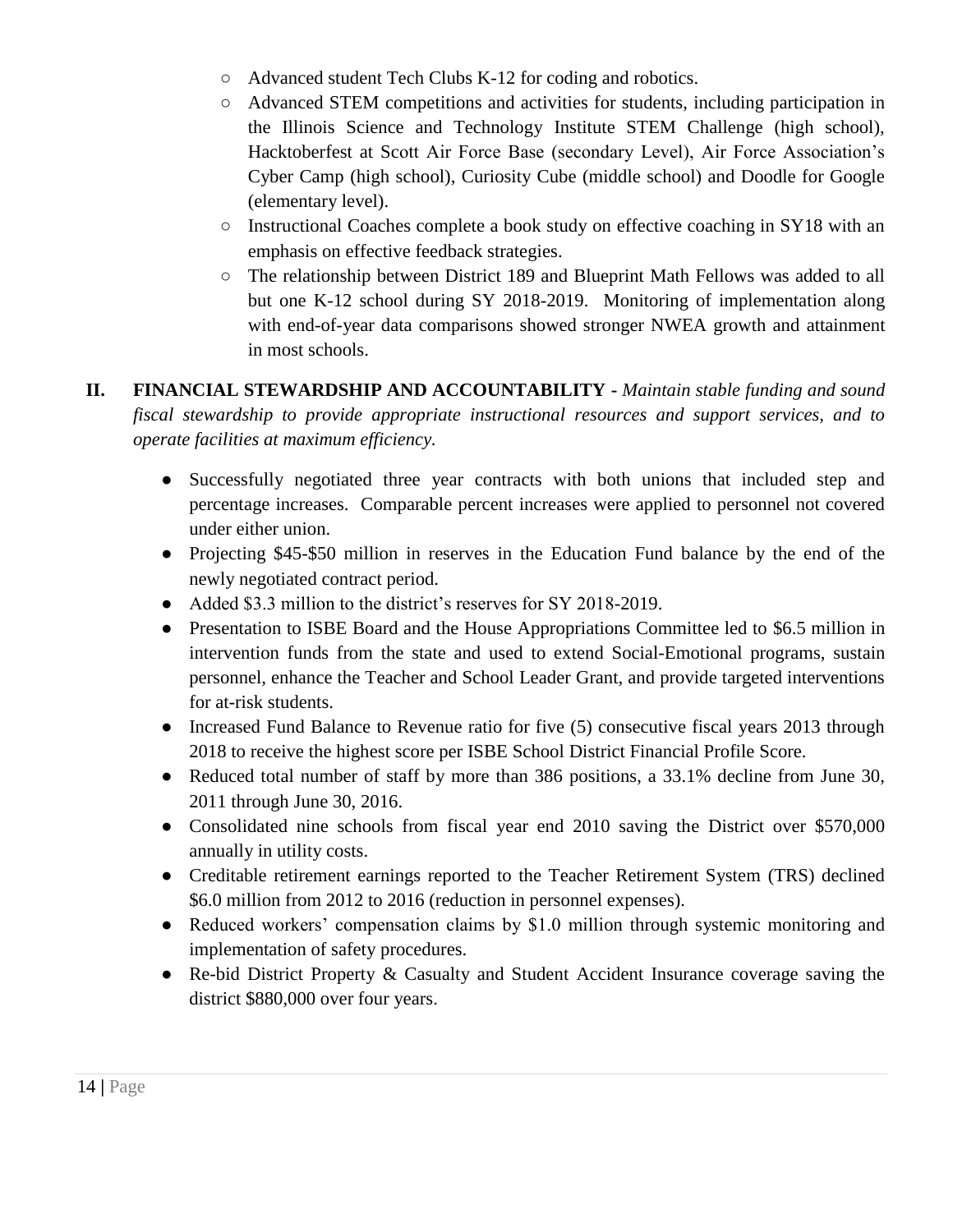- Replaced copiers with network multi-functional devices, resulting in a reduction of 29 machines from \$84,000/year or \$252,000 tri-annually to \$51,333/year or \$154,000 triannually.
- Reduced transportation expenses \$380,587 from FY 2015-16 by restructuring the bell schedules to reduce routes.
- Created a system for textbook tracking through Skyward that reduced the number of textbook reorders by 80%.
- Resolved universal service administrative issues with previous administration's management of District E-Rate program allowing District to receive discounts through the E-Rate program again.
- Decreased Expense to Revenue ratio from fiscal year ending 2013 to 2018 to receive the highest score per ISBE School District Financial Profile Score Recognition.
- Decreased Long-Term debt five (6) consecutive fiscal years from \$51.2 million in 2013 to \$30.2 million in 2018.
- Enhanced implementation and expansion of eFinance Plus systems to include payroll using TimeClock Plus as a means to capture employee data and attendance.
- **III.** *SAFE AND HEALTHY ENVIRONMENT - Foster a positive culture and climate that supports the health and social-emotional well-being of every individual.*
	- Created Social-Emotional (SEL) manual to be used as a guide for school administrators, teachers and staff in meeting the needs of students.
	- Created a comprehensive district-wide crisis plan that correlates with school crisis teams for better efficiency and support when dealing with district or school crises. Trained 10 staff to be in-house American Red Cross Certified CPR/First Aid/AED Instructors.
	- Trained all SEL support staff (Truancy, Nurses, and General Ed Social Workers) in Youth Mental Health First Aid and other workshops on supporting youth in poverty and providing culturally responsive interventions.
	- Created systems to better track social-emotional data including bullying incidents, questionable content/computer use, Illinois Department of Children and Family Services hotline calls, and Screening, Assessment and Support Services (SASS) calls so that districtwide trends can be supported and addressed.
	- Trained district staff along with Illinois Federation of Teachers (IFT) and East Side Aligned on a trauma-informed approach. We have trained approximately 500 out of 800 staff trained. IFT is working on supporting the training of the remaining staff, new staff, and ongoing trauma training for the 2019-2020 school year. The Annual Parent Summit hosted a speaker who presented the "The Effects of Trauma on Children" for parents and secretaries.
	- The SEL Specialist facilitated four SEL professional development workshops this year and two teacher Professional Development (PD) University sessions.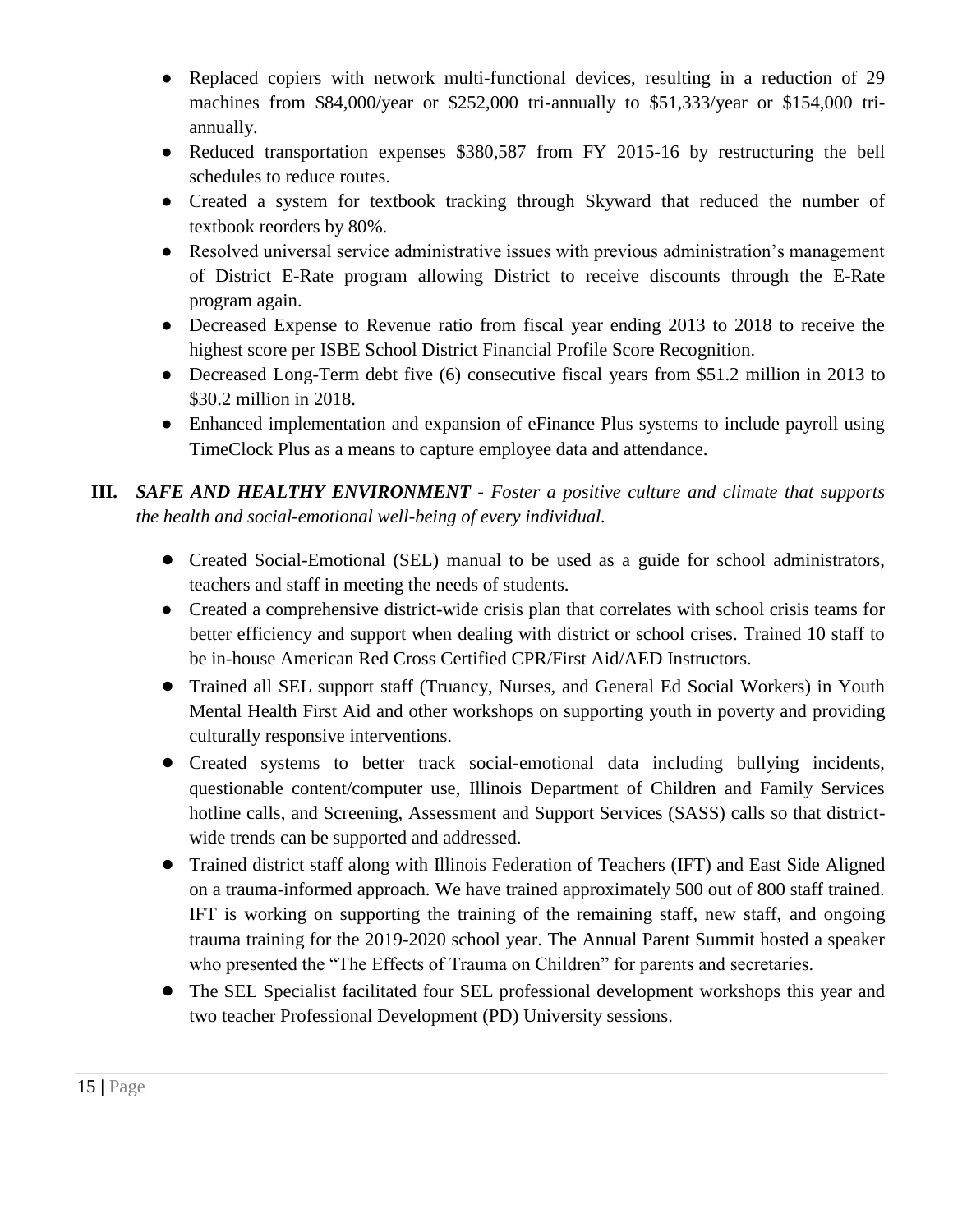- Staff presented our leading SEL work at several community SEL presentations including Youth Development Summit, Ready by 21 Annual Conference, UMSL School of Social Work, SIUE School of Social Work, United Way and Ferguson-Florissant Social Emotional Conference, and the Illinois 60 by 25 Conference.
- Hired support staff to implement SEL implementation in summer school (SEL groups, staff presentation, & Ripple Effects) as well as social work, truancy intervention, nursing services, and parent programming.
- Implemented a School Performance SEL/Student Support Management Rubric.
- District students were 71% compliant with physical/immunization requirements in 2019.
- Expanded Ripple Effects, a Tier I online social-emotional curriculum to 5 schools.
- Participated and collaborated in various SEL school team meetings to improve climate/culture.
- Improved the safety of students, staff and property by purchasing, upgrading and installing new camera systems, weapon detectors and an additional security guard for elementary schools.
- Six (6) School Safety Officer Positions which consist of certified and or retired police officers were added to the existing security staff.
- Camera systems were upgraded at the Vivian Adams Early Childhood Center as well as additional cameras being added to East St. Louis Senior High School
- Two (2) used driver education vehicles were obtained by the security department which will assist in the patrol of schools that have had issues with traffic congestion as students start and end the school day.
- Applied for a \$500,000 equipment grant that will add emergency call boxes to each school, advanced electronic medical kits for school nursing staff, LED lights for the exterior of each school, upgraded metal detectors for each school and board building, emergency door locks for early childhood facility, identification lock access for staff of high school, license and identification recognition systems for each school, and upgrades to camera systems for designated schools.
- Completed Departmental Security Procedure Manual for all security and safety staff
- Obtained CPI training for security staff members as well as Supervisor of Safety and Security being a certified CPI instructor
- Developed training module in reference to body searches
- Completing needs assessments of schools in reference to security staffing and safety
- *IV. STRATEGIC PARTNERSHIPS - Engage families, community members and all stakeholders in a collaborative process to support academic excellence.* 
	- Launched new partnership with the Illinois Federation of Teachers, Local 1220 and East Side Aligned to build trauma-informed schools and community. Over 500 district staff, 150 youth development workers and 100 community members have been trained in year one.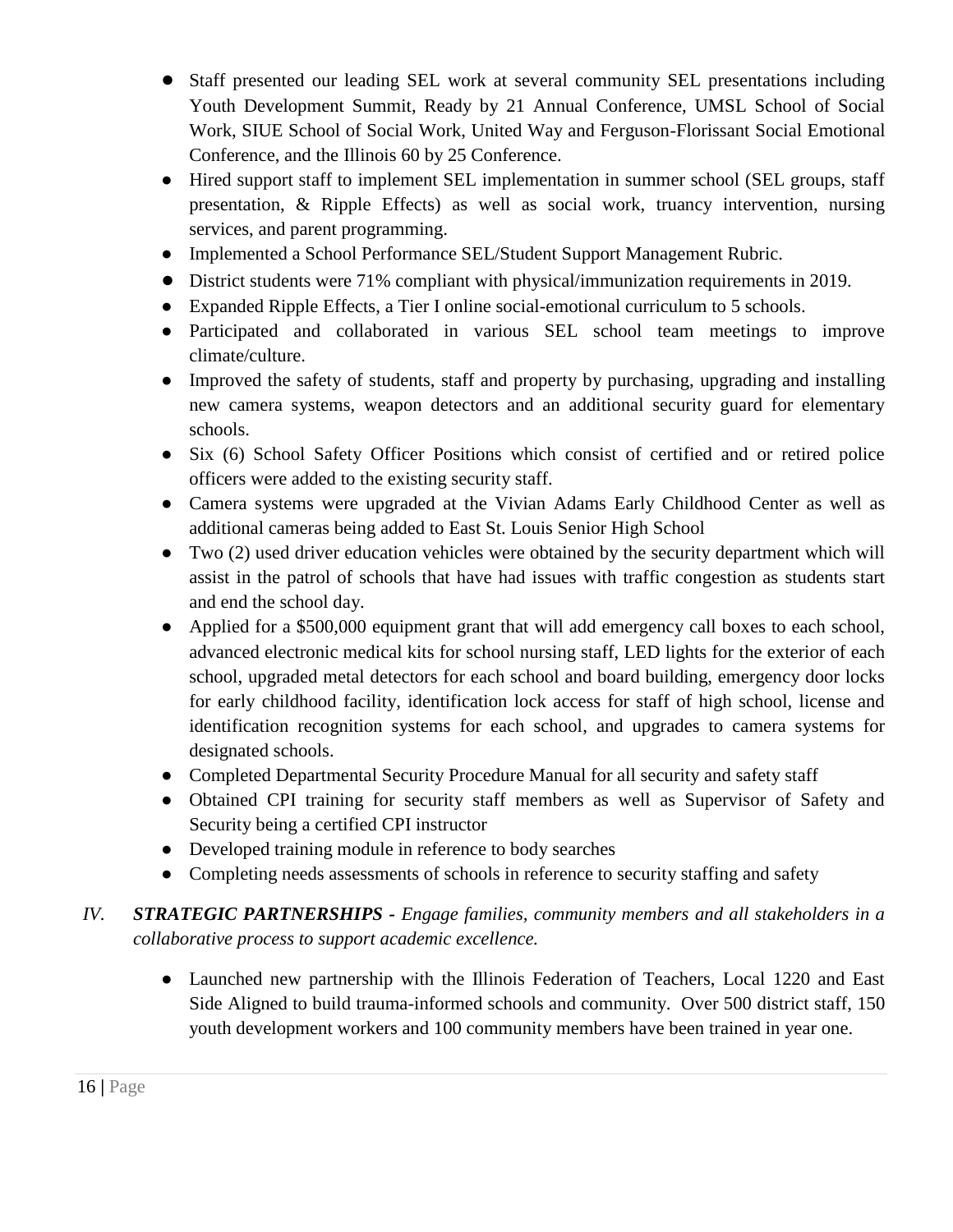- Continued statewide participation efforts with Illinois 60 by 25 Network to support the state's goal for increasing the proportion of adults in Illinois with high-quality degrees and credentials to 60% by the year 2025. District 189 serves as a 60 by 25 Leadership Community and served as the host community for the 2019 state conference.
- Continued partnership efforts with a P-20 collective impact initiative, East Side Aligned, with a group of committed cross-section stakeholders to align policy, practice and investment to move the needle on student outcomes and life preparation. This effort maximizes the existing community resources and supports the use of shared data to ensure continuous improvement and preparation for large scale grants. East Side Aligned successfully harnessed \$585,000 this year alone to advance community safety and improve positive youth protective factors.
- Continued to engage with the Youth Coordinating Council, a group of out-of-school providers focused on supporting in-school and out-of-school alignment and sharing student data to improve student outcomes. The efforts leveraged \$315,000 across the community this year alone.
- Continued efforts with the Greater East St. Louis Early Learning Partnership, a group of early childhood providers, to expand the number of children that receive early learning services and early screenings, advance high-quality early childhood programs and staff training, as well as establishing common data collection processes and data sharing to support continuous improvement. The effort received \$15,000 grant support from PNC Bank to leverage local parents to canvass and engage the community in the joint Ready, Set, Enroll early childhood screening and enrollment effort.
- Continued partnership with the Erikson Institute as one of two initial Illinois communities to pilot the use of the Early Development Instrument (EDI). The EDI is an evidence-based population measure of vulnerabilities of young children. EDI data is being used locally to focus and leverage additional resources for early childhood supports. District use of the EDI has led to growing state and national attention.
- Continued as one of the first ten Illinois communities to explore and pilot competency-based high school graduation requirements at our alternative center.
- Continued partnerships with the Corporation for National and Community Service, Lessie Bates Davis Neighborhood House and Southwestern Illinois College Foster Grandparents that brings the resources of Volunteers In Service to America (VISTA), AmeriCorps and Senior Corps to serve District 189 students in school.
- Continued career exploration partnerships, resulting in 3 students from the alternative center to participate in job shadowing experiences with local employer partners in spring 2019.
- Continued key partnerships for deepening curriculum supports and directly serving students, including Blueprint Schools Network for math interventions; Center of Creative Arts for arts co-teaching; University of Illinois Extension for nutrition education; Better Family Life for sex education; Global Hack and Webster University for coding and tech clubs; University of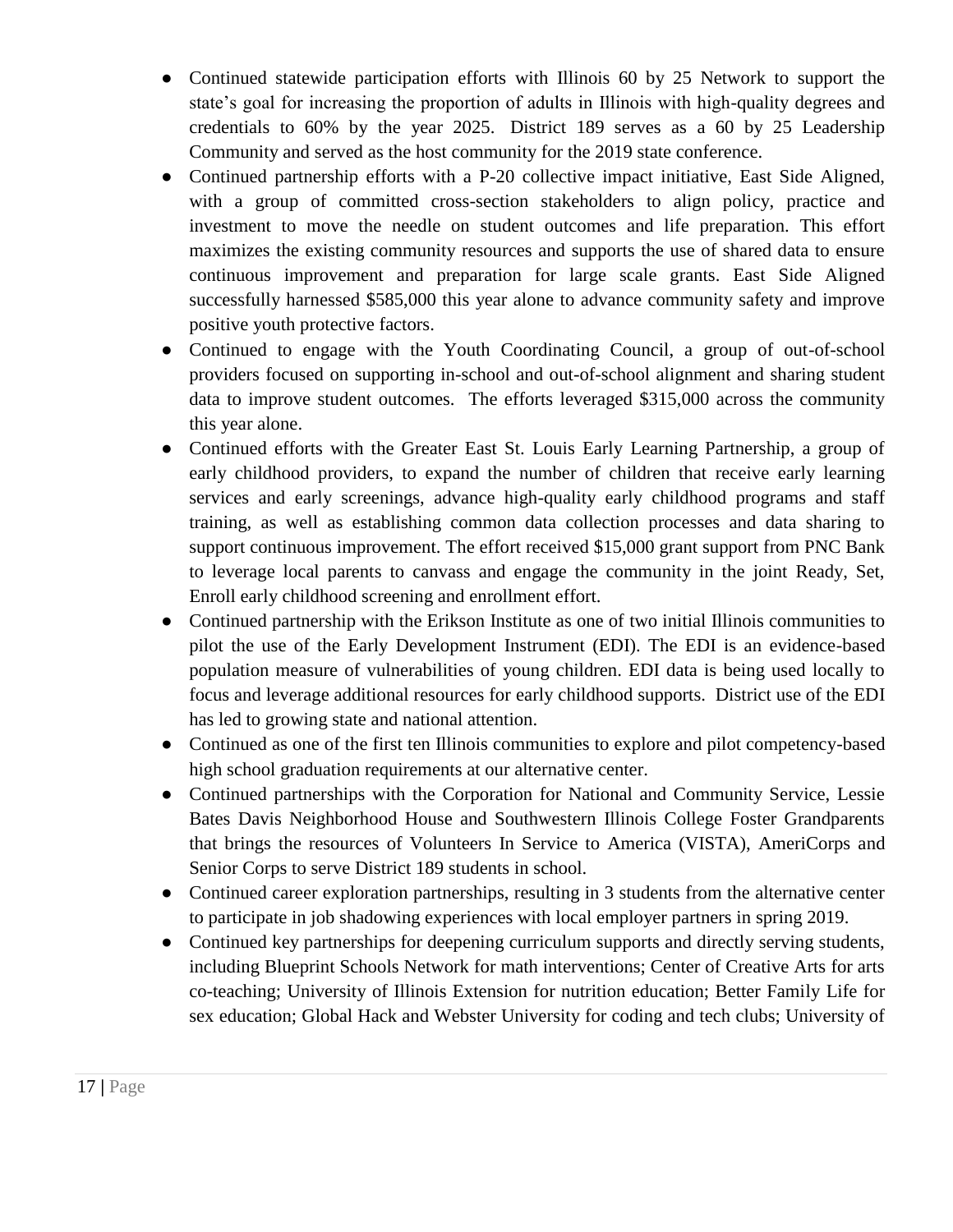Illinois at Urbana-Champaign for STEM supports; Newspaper in Education with St. Louis American for STEM in the news; and Om 4 All for yoga and meditation.

- Expanded partnerships with Hoyleton Youth and Family Services and Comprehensive Behavioral Health Center to provide customized, on-site emotional support services to students. This support is part of our enhanced efforts to provide trauma supports and intense staffing has been activated in the days immediately following tragedies (such as shootings and student deaths).
- Expanded partnerships with Chestnut Health Systems for substance abuse counseling.
- Continued partnerships to advance student health, including East Side Health District, Southern Illinois Healthcare Foundation, Asthma and Allergy Foundation, Eye Thrive, Bright Smiles, and Carla Lewis-Longley, DDS.
- Continued and advanced collaborative partnerships with universities, including: National Louis University for collaborative masters education programming for teacher residents; Southern Illinois University Edwardsville for parent education and career services, Head Start program, Upward Bound; Southwestern Illinois College for dual enrollment through Career and Technical Education and Running Start program.
- Served as a site for Masters in Social Work practicum students from the Brown School of Social Work at Washington University. Three practicum students served in FY19 providing approximately 1,080 hours of service, including providing direct social-emotional supports to students and systems improvement to district and schools.
- Continued partnerships with Boys Scouts, Girls Scouts, East St. Louis Police Department, East St. Louis Fire Department, St. Clair County Sheriff's Department, many fraternities and sororities, churches and others who provided speaker's bureau, classroom reading and other direct interactions within our schools.
- Engaged community voice by hosting town-hall-style quarterly meetings with the Superintendent and Cabinet and the community. These Key Communicator Network sessions allow parents and community stakeholders to openly discuss concerning matters.
- Engaged student voice by hosting quarterly Superintendent's Student Advisory Council meetings with high school students. These sessions allow students the opportunity to voice concerns and share ideas directly with the Superintendent.
- Engaged staff voice by hosting quarterly Superintendent's Communication Council meetings with staff about issues and concerns of District 189 academics and operations.
- Continued timely communications to community and families through robo phone and email communications, district website, and social media to expand positive news coverage in the region.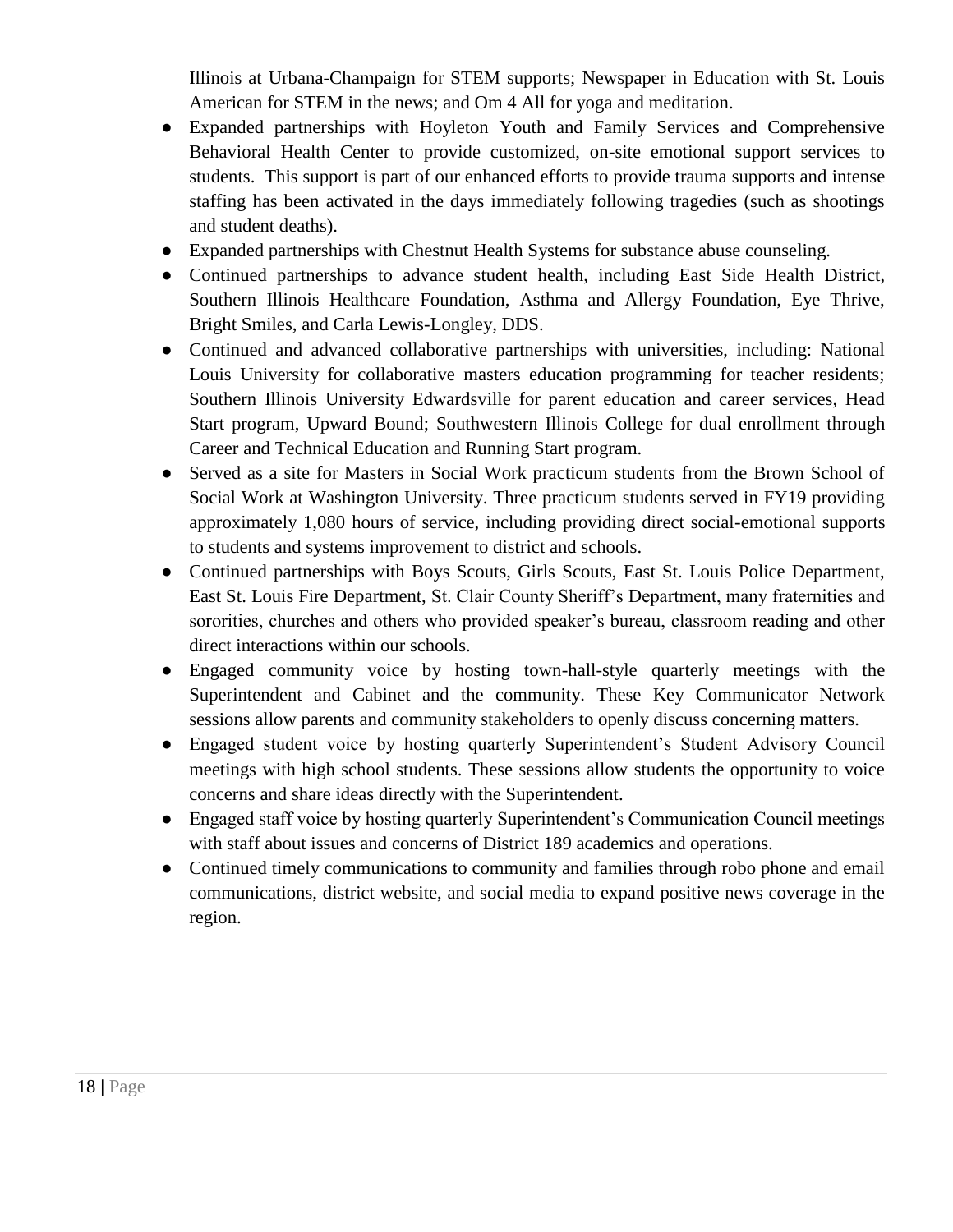- *V. COMMITTED, HIGHLY EFFECTIVE STAFF - Recruit, hire, retain, and develop highly effective personnel to achieve academic excellence and support student social-emotional health.*
	- Since 2015, District 189 has trained over 300 educators in Restorative Practices and trained 145 new teachers and staff during the 2018-2019 school year.
	- In partnership with East Side Aligned and Teachers' Union, trained more than 500 educators and youth development professionals with in the District 189 footprint in trauma-informed practices.
	- ISBE recognized a teacher from Bush Elementary School and the data team from Avant Elementary School with the Those Who Excel Award of Excellence. This award was bestowed to the team for supporting school administrators to improve teacher effectiveness and influence substantive student academic achievement.
	- Engaged in successful implementation of the Performance Evaluation Reform Act (PERA) compliant certified evaluation process using the TalentED Performance Evaluation Management System. All certified staff members were measured and provided a summative rating with high performance standards.
	- Will host the new hire orientation and professional development training session for all certified and non-certified staff members at the beginning of the 2019-2020 school year.
	- Disseminated informational emails, developed an evaluation resource manual and distributed the August 2018 East St. Louis School District 189 Certified Teacher and Staff Member Evaluation Guidebook to the administration and certified staff members to ensure fidelity and compliance throughout the process.
	- Recognized certified and non-certified staff members during the East St. Louis School District 189 Convocation. The "Committed To Excellence" awards highlighted the accomplishments of district staff members that went above and beyond the call of duty to serve the students of East St. Louis School District 189.
	- Scheduled and provided school-site professional development workshops to ensure the administrators and certified staff members could effectively navigate and complete evaluation tasks included in the TalentED Performance Evaluation Management System.
	- Offered more job-embedded and professional development opportunities with the addition of two district integration technology specialists to support the delivery of classroom instruction.
	- Assigned mentors to all 1st and 2nd year certified staff members to provide instructional support, model lessons, and increase our teacher retention rate.
	- Offered support to newly hired staff members by setting up accounts and systems of support (i.e. Skyward, Eschool Solutions, District Email), provided assistance to complete background screenings and essential documents, and information about health/compensation benefits offered for all new staff members.
	- Developed and disseminated an interview process manual to administrators to streamline the approval and on-boarding process for the newly hired certified and non-certified staff members.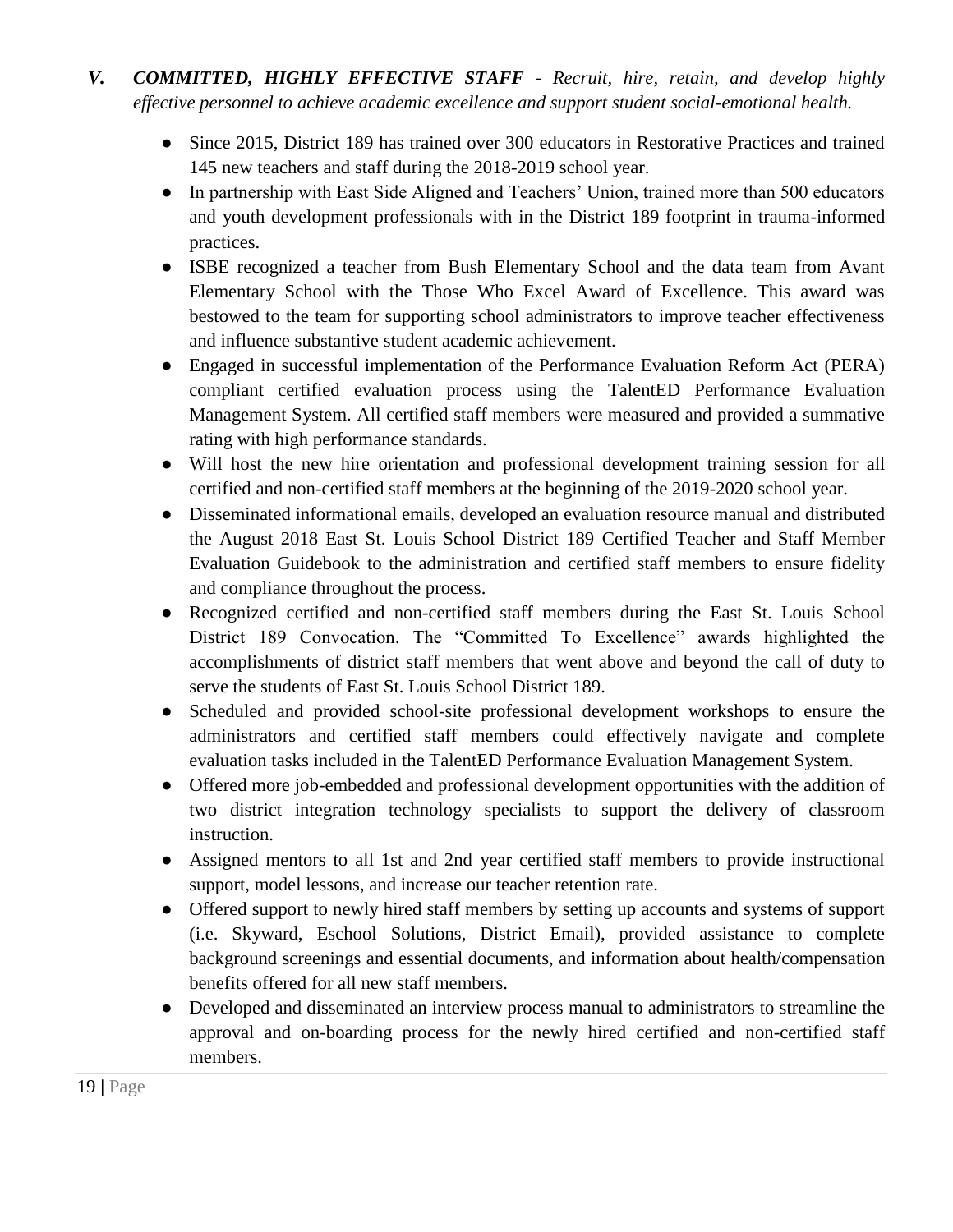- Developed a District Staffing Plan to identify and prioritize staffing needs.
- Spearheaded a collaborative effort with East St. Louis Federation of Teachers Local 1220, Local 382, and the Superintendent's Administrative Cabinet to create and distribute a staff member handbook to address the policies, procedures, and guidelines that will be followed by all staff members employed in the district.
- Initiated the New Leaders Program that identified, screened, and selected 35 current and aspiring future leaders currently employed in the District. Due to the program offerings and professional support provided to the program participants, four leaders were interviewed and recommended to serve in administrative positions for the 2019-2020 school year.
- Hosted a successful spring recruitment fair to employ certified and non-certified staff members to fill vacancies in the district.
- Assisted administrators in their efforts to hire and retain new staff members, and attended Illinois University and local career fairs.
- Established a Handshake Account (recruiting platform & search tool) in collaboration with AmeriCorps-East St. Louis to post positions at college campuses.
- Ensured the posting of current teaching positions on 20 university career center sites.
- Completed the registration process for USREAP (United States Regional Education Application Program) and sent an inquiry to MOREAP (Missouri Regional Education Application Program) about the process to post career positions in the State of Missouri. HR will be informed about career/education department events on the campuses as well as forward applicant information.
- Implemented TimeClock Plus in order to enhance attendance and employee tracking as well as support accurate state and federal data reporting.
- Completed the professional development training session to ensure efficiency during the conversion from the CIMS Management System to the E-Finance PLUS Staff Member Management System to input certified and non-certified staff member inventory, demographic, location, employee and IEIN identification number and payroll/longevity information in the new system for the 2018-2019 school year.
- Developed partnerships with universities and colleges to provide internships, student teacher and field experiences for students currently seeking education degrees and certification.
- Partnered with Blue Cross Blue Shield Healthcare to plan wellness initiatives and Biometric Health Screenings for staff members in East St. Louis School District 189.
- Offered trainings for new and existing staff members to access and utilize the Eschool Solutions Substitute Management System and the Accutrain Educational Resource Course Training Sessions.
- Successfully fulfilled all requirements of the St. Clair County Regional Office of Education 2017 Compliance Visit for certified and non-certified staff member personnel records, department personnel and supportive document requests, school emergency drill information, and Illinois State Board of Education professional educator licensure criteria for identified staff members included in the random selection process.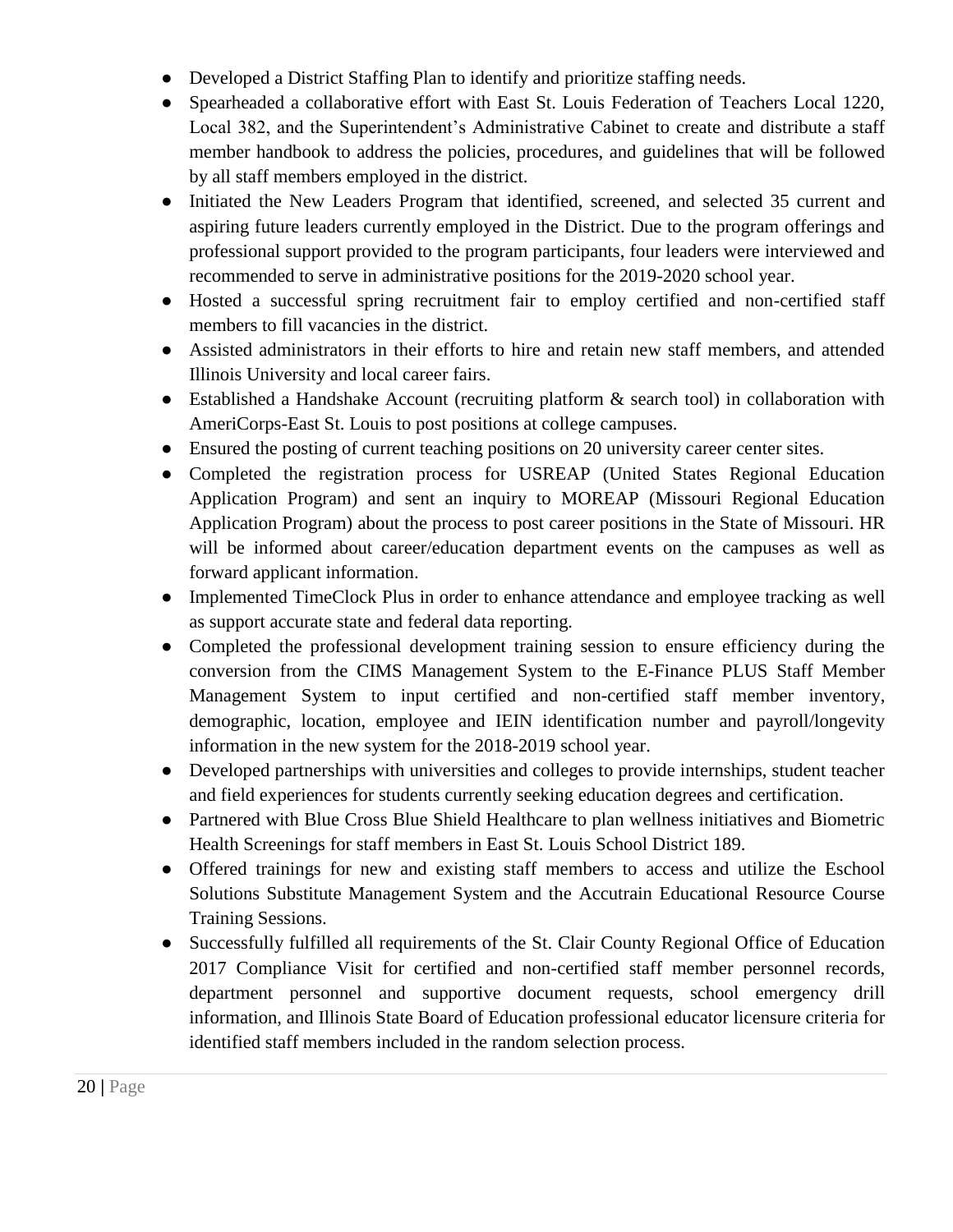#### ● **Teacher and School Leader Incentive Grant**

East St. Louis was one of 14 districts across the nation to receive the FY2017 Teacher and School Leader Incentive (TSL) grant award from the U.S. Department of Education. This grant is currently entering the second full year of implementation, with it's second cohort of teacher residents and leaders to be named for the 2019-20 school year. This three-year grant focuses on the following key components:

- 1. Develop and implement an Urban Education Teacher Residency Program
- 2. Improve and support Leadership Development
- 3. Expand the Performance-Based Compensation System for teachers and leaders

#### **Urban Education Teacher Residency Program:**

- District 189 has partnered with the Academy of Urban School Leadership (AUSL) and National Louis University (NLU) to launch the Urban Educator Teacher Residency Program. Residents selected to enter the one-year program earn a Master's in Teaching from NLU while receiving an in-depth residency experience, including four full days each week in a District 189 classroom alongside a master teacher. The resident coursework from NLU is tightly integrated with their clinical, classroom experience. SY 2019-2020 will mark the beginning of Cohort #2. This Cohort promises to include more male teachers and will expand to Bush Elementary School.
- Teacher residents gain strong content and clinical preparation that increases instructional practice and cultural responsiveness within urban educational settings. Upon successful completion of the residency program and the acquisition of their teacher certification, it is anticipated that the residents will be hired as first year teachers within District 189 and will serve for a minimum of three years. The Urban Educator Teacher Residency Program will be a sustainable teacher recruitment pipeline enabling us to recruit effective teachers to meet local needs.
	- During Cohort One of residents, all twelve residents met the requirements for graduation as well as the Illinois requirements for certification. The certification process included the rigorous Stanford University developed and Illinois Adopted, edTPA performance based certification process. All have been placed in grades 1 - 5 throughout the district for SY 2019-2020.

#### **Leadership Development**:

In order to cultivate a competent school leader workforce (e.g., district administrators, principals, assistant principals, instructional coaches and teachers aspiring to become school administrators) more capable of working effectively with the economically distressed minority students and families District 189 serves, District 189 is partnering with New Leaders to provide professional development in instructional leadership and